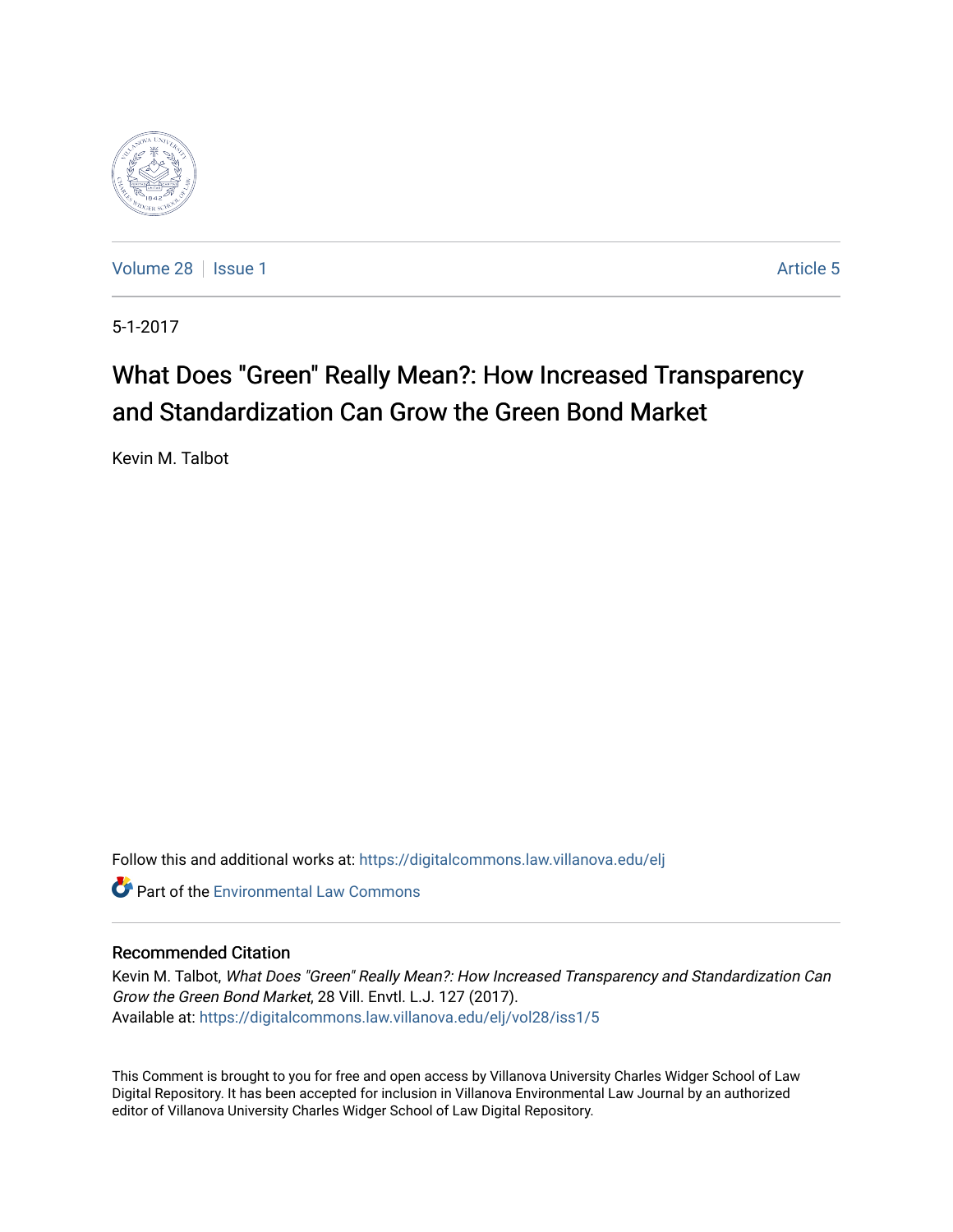2017]

# WHAT DOES "GREEN" REALLY MEAN?: HOW INCREASED TRANSPARENCY AND STANDARDIZATION CAN GROW THE GREEN BOND MARKET

#### I. INTRODUCTION

As society progresses further into the twenty-first century, the fight against climate change continues to become one of the most important battles it faces.1 A key component in this fight is the global financial system.2 In December 2015, representatives from nearly two hundred nations reached an agreement on climate change goals.3 Decreasing the annual global temperature increase to two degrees Celsius above pre-industrial levels was one of the major goals resulting from the agreement.<sup>4</sup> To achieve this goal, developed nations have agreed to provide at least one hundred billion dollars per year to climate change projects.<sup>5</sup> Consequently, the demand for socially-responsible investment options from institutional investors and other consumers will continue to increase.6 There are several options available to environmentally conscious investors, including securities issued by companies with environmentally friendly goals, green mutual funds, environmentally focused exchange-traded funds, and green bonds.7

7. *See* Monica Steinisch, *Green Investing*, NOLO: LAW FOR ALL, http://www.nolo .com/legal-encyclopedia/green-investing-29940.html (last visited July 18, 2016)

<sup>1.</sup> *See* Camila Domonoske, *2 Degrees, \$100 Billion: The World Climate Agreement, By The Numbers*, NPR (Dec. 12, 2015, 5:53 PM), http://www.npr.org/sections/the two-way/2015/12/12/459502597/2-degrees-100-billion-the-world-climate-agree ment-by-the-numbers (discussing importance of global warming issue).

<sup>2.</sup> *See* Brianna Baily, *An Institutional Truth: Increasing Institutional Investor Involvement in Climate Finance*, 27 GEO. INT'L ENVTL. L. REV. 447, 448 (2015) (discussing global financial system's role in fight against climate change).

<sup>3.</sup> *See* Domonoske, *supra* note 1 (discussing climate agreement reached at recent Paris COP21 summit). The COP21 summit included representatives from 196 nations. *Id.* The summit focused on climate change solutions, and the discussions resulted in an agreement to decrease the rate of global temperature increase, set a timeline for this goal, and set a one hundred billion dollars per year target for climate change research funding. *Id.*

<sup>4.</sup> *Id.* (defining two degree goal).

<sup>5.</sup> *See id.* (discussing financial requirements to achieve two degree goal). Developed countries were dedicated to reaching the one hundred billion dollars per year goal in 2009-2010. *One hundred billion dollars*, PARIS COP21, http://www.cop21 .gouv.fr/en/one-hundred-billion-dollars/ (last visited July 18, 2016) (providing background on one hundred billion dollar plan). The money will come from both public and private sources. *Id.*

<sup>6.</sup> *See* Baily, *supra* note 2, at 449-50 (explaining increased demand for socially responsible investment options by institutional investors).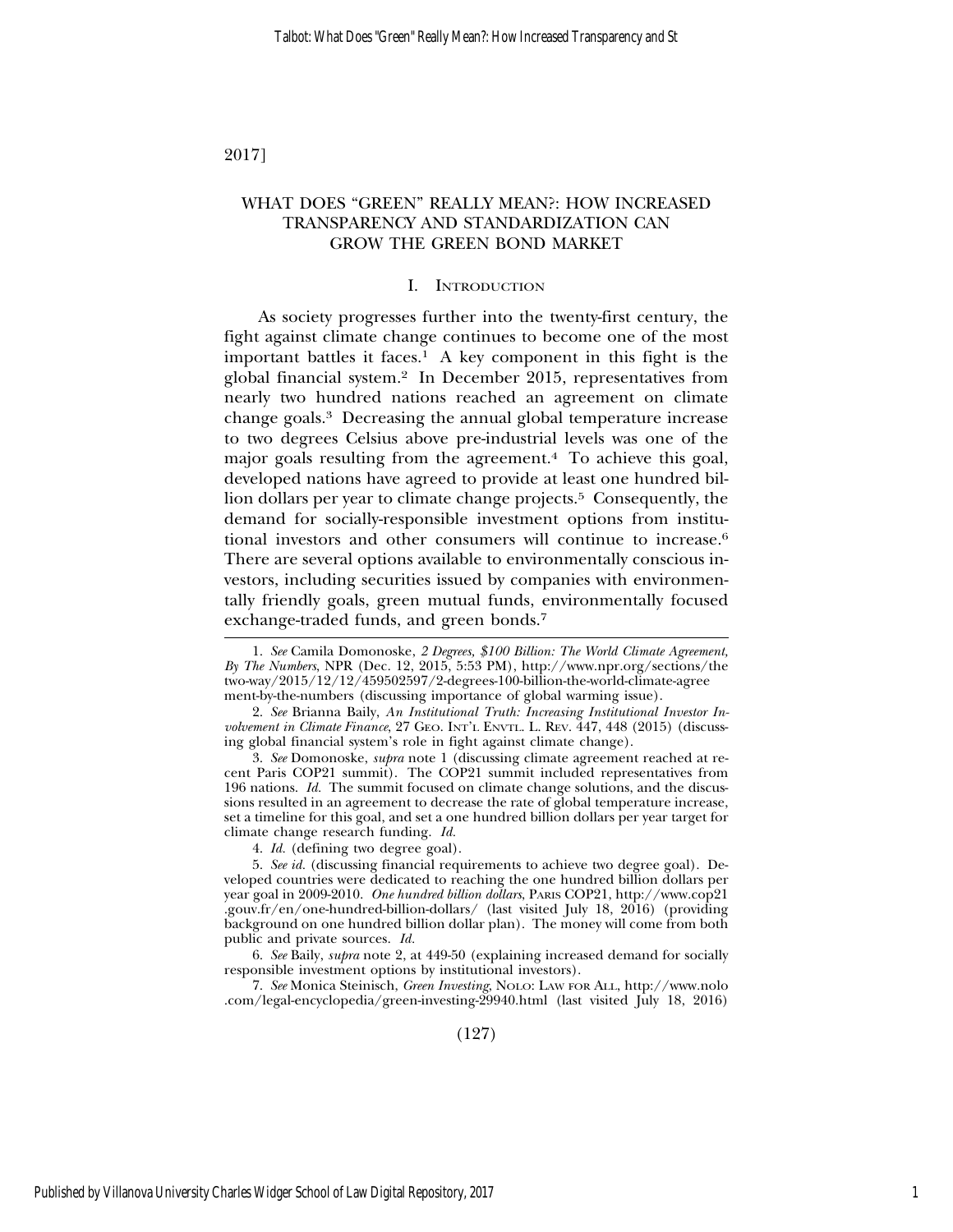A green bond is a debt instrument for which the proceeds are used to finance environmentally-friendly projects.8 There are two major types of green bonds: labeled and unlabeled.9 Unlabeled green bonds are standard bonds issued by corporations "whose businesses are naturally aligned with environmental projects."10 While both types of green bonds play an important role in climate change reform, the focus of this Comment is on labeled green bonds, which are bonds the issuer has designated as "green."11 In 2007, the European Investment Bank (EIB) issued the first labeled green bonds as a new financial instrument to help encourage investment in green projects.12 Shortly thereafter, in 2008, the "World Bank Treasury issued its first green bond. . . ."13 The first green bond issuance marked the beginning of a new financial market that grew to \$41.8 billion by year-end 2015.14

Green bonds are "fixed income, liquid financial instruments that are used to raise funds dedicated to climate-mitigation, adapta-

9. *See* Ryan Preclaw & Anthony Bakshi, *The Cost of Being Green*, BARCLAYS 6 (Sept. 18, 2015), https://www.environmental-finance.com/assets/files/US\_Credit \_Focus\_The\_Cost\_of\_Being\_Green.pdf (explaining difference between labeled and unlabeled green bonds).

10. *See id.* (defining unlabeled green bonds). For example, a bond issued by a solar energy company is considered an unlabeled green bond. *See id.*

11. *See id.* (defining labeled green bonds). All references to green bonds in this Comment refer to labeled green bonds, unless otherwise specified. *Id.*

12. *See* Bridget Boulle, *The Dawn of an Age of Green Bonds?*, GREEN ECONOMY COALITION (Mar. 2015), http://www.greeneconomycoalition.org/know-how/dawn -age-green-bonds (discussing history of green bonds).

13. See Green Bonds Attract Private Sector Climate Finance, THE WORLD BANK (June 10, 2015), http://www.worldbank.org/en/topic/climatechange/brief/ green-bonds-climate-finance (summarizing World Bank's history in green bond market).

14. *See 2015 Green Bond Market Roundup*, CLIMATE BONDS INITIATIVE, http:// www.climatebonds.net/files/files/2015%20GB%20Market%20Roundup%2003A .pdf (last visited Jan. 21, 2015) (reporting \$41.8 billion in labeled green bonds issues in 2015).

<sup>(</sup>describing various forms of green investment vehicles). Green mutual funds and exchange-traded funds allow investment in "a pool of securities," which allows "average investors an affordable way to diversify across multiple sectors or industries." *Id.*

<sup>8.</sup> *See Green Bonds – how to unlock their full potential?* REED SMITH 1 (Dec. 2015), http://www.reedsmith.com/files/Publication/5d51d05e-9e0e-40d7-97cc-82d2b4 87d6fe/Presentation/PublicationAttachment/7e46377e-1d93-4969-9212-98d1fc7d c8d3/151214\_GreenBonds\_email\_gk.pdf (defining green bonds). A green bond financed a project in Brazil to "increase water use efficiency" and support the Brazilian government to strengthen its water sector. *See Brazil Federal Integrated Water Sector*, THE WORLD BANK, http://treasury.worldbank.org/cmd/pdf/ProjectExampleinBrazil\_FederalIntegratedWaterSector.pdf (last visited July 18, 2016) (showing example of green bond's full potential).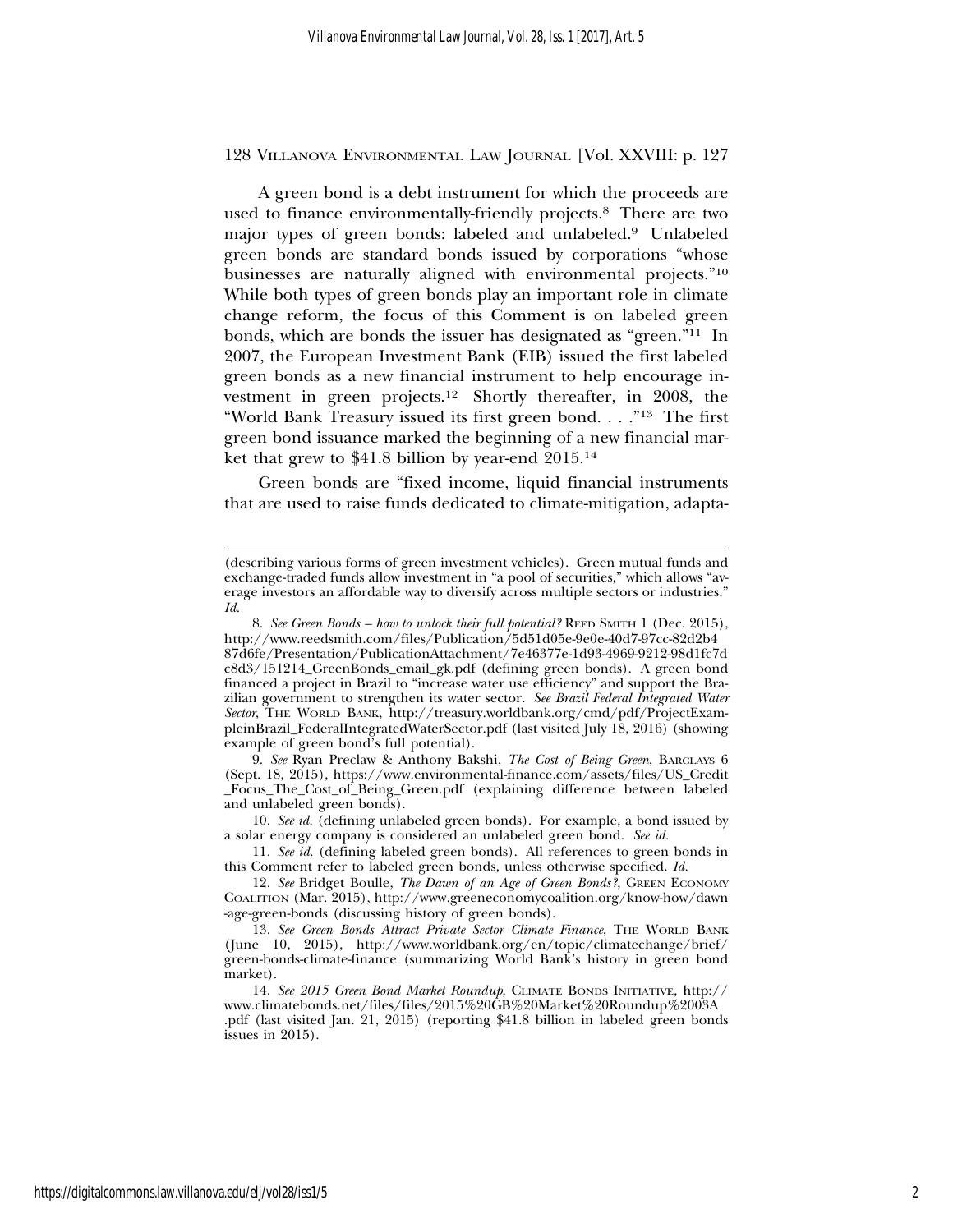tion, and other environment-friendly projects."15 The types of projects funded by green bonds range from renewable energy to water and agriculture.16 The bonds were initially introduced as a way to tap into the multi-trillion dollar bond market, and to promote the growth of environmentally-focused projects.<sup>17</sup> The green bond has been successful in its early years.18 Despite this success, in order to make a significant impact on climate change, "conservative estimates" predict the market must grow to one trillion dollars per year by 2050.19 Although the market reached forty billion dollars by year-end 2015, its current size is only "scratching the surface for [its] potential growth" moving forward.<sup>20</sup> A major concern thus facing the future of the green bond market is the lack of transparency and the accompanied risk of "greenwashing."21

Greenwashing, a major risk facing green bonds, is defined as "the superficial or insincere display of concern for the environment."22 Barclays' report, issued in September 2015, showed evidence of higher investor demand for green bonds when the issuer provided more transparency as to the use of the bond's proceeds.23 A United Nations report released in July 2016 expected the green bond market's rapid growth to continue through year-end 2016 and beyond; as the market grows, so will the need to regulate the market to help increase investor confidence.<sup>24</sup>

16. *See Green Bond Impact Report*, THE WORLD BANK 1-2 (June 2015), http:// treasury.worldbank.org/cmd/pdf/WorldBankGreenBondImpactReport.pdf

(breaking down different projects for which green bond revenues are used).

17. *See* Baily, *supra* note 2, at 453 (discussing history of green bond market). 18. *See Green Bonds – how to unlock their full potential?*, *supra* note 8, at 1

(describing early success of green bonds). 19. *See id.* (explaining current estimates of total cost to combat climate

change over next few decades).

20. *Id.* (describing green bond market's growth potential).

21. *See* Phillip Ludvigsen, *Advanced topics in green bonds: Risk*, ENVIRONMENTAL FINANCE (Nov. 24, 2015), https://www.environmental-finance.com/content/analysis/advanced-topics-in-green-bonds-risks.html (describing "greenwashing" and relation to green bonds).

22. *Id*. (defining "greenwashing").

23. *See* Preclaw, *supra* note 9, at 7 (explaining higher demand for bonds with high quality information regarding environmental benefits). The Barclays report noted "the quality of post-issuance impact reporting has become a *key differentiator* for the buyer base. . . ." *Id.* (emphasis added).

24. *See Green Bonds Can Drive Low Carbon Economy After Paris But Standards Need Firming and Tuning*, UNITED NATIONS FRAMEWORK CONVENTION ON CLIMATE CHANGE (July 11, 2016), http://newsroom.unfccc.int/climate-action/green-bondsa-low-carbon-economy-driver-after-cop21/ (estimating green bond market growth to continue and advising increased regulation). The UN report cites "Moody's ratings agency [predictions for the market] to exceed fifty billion dollars [by

Published by Villanova University Charles Widger School of Law Digital Repository, 2017

3

<sup>15.</sup> *See Green Bonds Attract Private Sector Climate Finance*, *supra* note 13 (defining "green bond").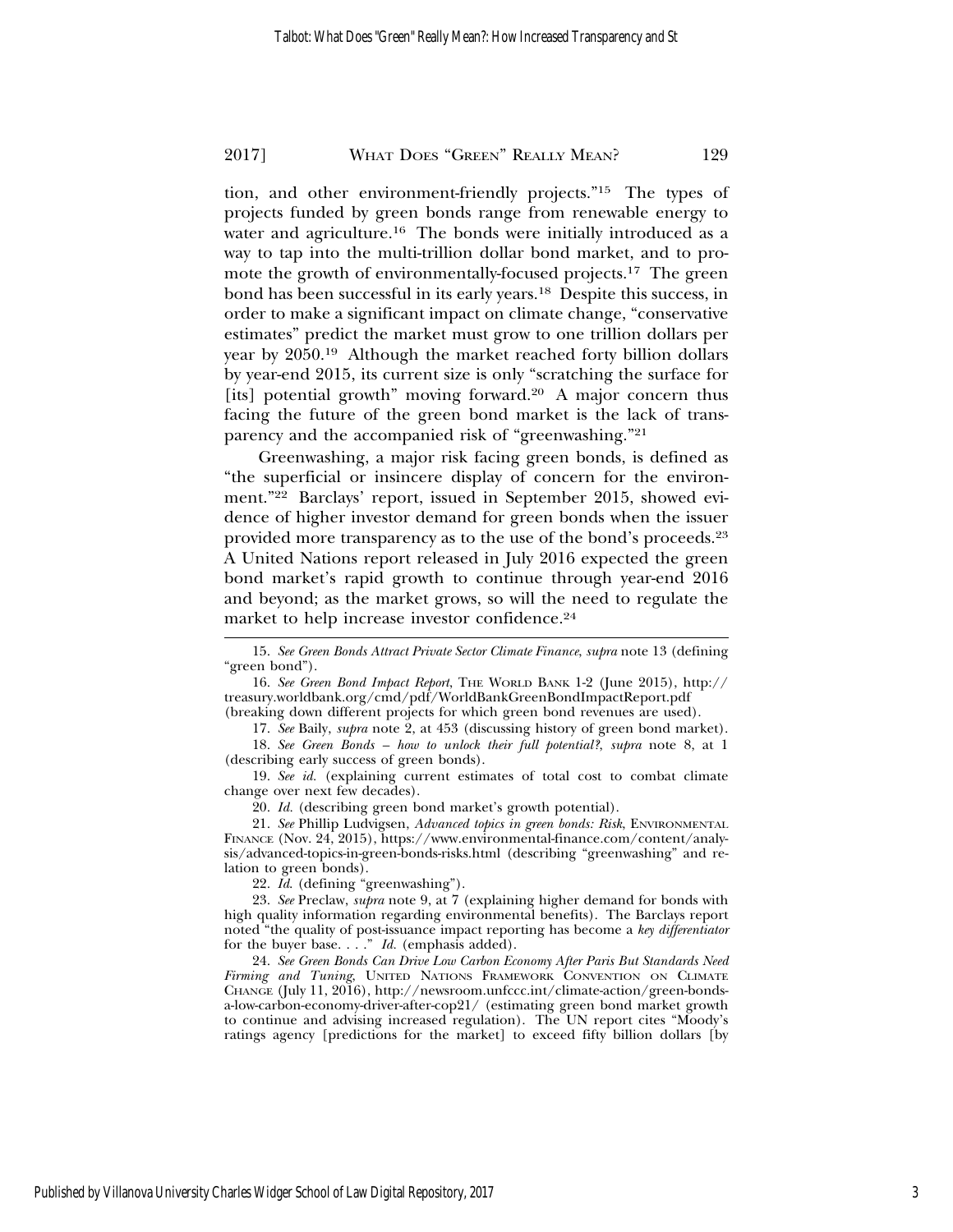This Comment will explore the relationship between the continued growth of the green bond market and the increasing need for standardization and regulation to supplement that growth. Part I explains how increased transparency and standardization can help grow the green bond market size by instilling confidence in investors that the bonds' proceeds are used as advertised.25 Part II analyzes the history and growth of the green bond market, and identifies the driving forces behind this growth.26 Part III examines the present state of the green bond market and the different issues the market currently faces.27 Part IV describes the current legal landscape and the standards applied to green bonds.28 Finally, Part V investigates the future of climate finance and the importance of standardization and transparency for green bond market growth.29

## II. BACKGROUND

Global investment in green bonds reached eight hundred million dollars at the beginning of 2008.30 By the end of 2015, the total market grew to  $$41.8$  billion.<sup>31</sup> There are several key factors instrumental in the rapid expansion of the green bond market, including the involvement of many different national governments, private sector involvement that began in 2013, and the high demand for green bonds relative to their supply.32

The growing number of national governments issuing green bonds around the world has driven green bond market growth.<sup>33</sup> The EIB and the World Bank were the first two entities to issue

27. For a discussion on the present state of the green bond market and the challenges it faces, see *infra* notes 69-96 and accompanying text.

28. For a discussion on the legal issues facing the green bond market, see *infra* notes 97-168 and accompanying text.

29. For a discussion on the impact regulation can have on green bonds in the future, see *infra* notes 169-184 and accompanying text.

30. *See History*, CLIMATE BONDS INITIATIVE (Dec. 31, 2014), https://www.climatebonds.net/market/history (showing total green bond market size from 2008 to 2014).

31. *See 2015 Green Bond Market Roundup*, *supra* note 14 (stating total value of green bond market at year end 2015).

32. *See id.* (identifying several factors driving green bond growth).

33. *See id.* (illustrating number of different countries to enter green bond market in 2015).

<sup>2016].&</sup>quot; *Id.* HSBC bank estimates an even more optimistic increase ranging from fifty-five billion to eighty billion dollars. *Id.* The UN report also warns, "Misuse of proceeds can damage reputations, if not the market itself." *Id.*

<sup>25.</sup> For a discussion on potential benefits of increased green bond regulation, see *supra* notes 1-24 and accompanying text.

<sup>26.</sup> For a discussion on the history and growth of the green bond market, see *infra* notes 30-68 and accompanying text.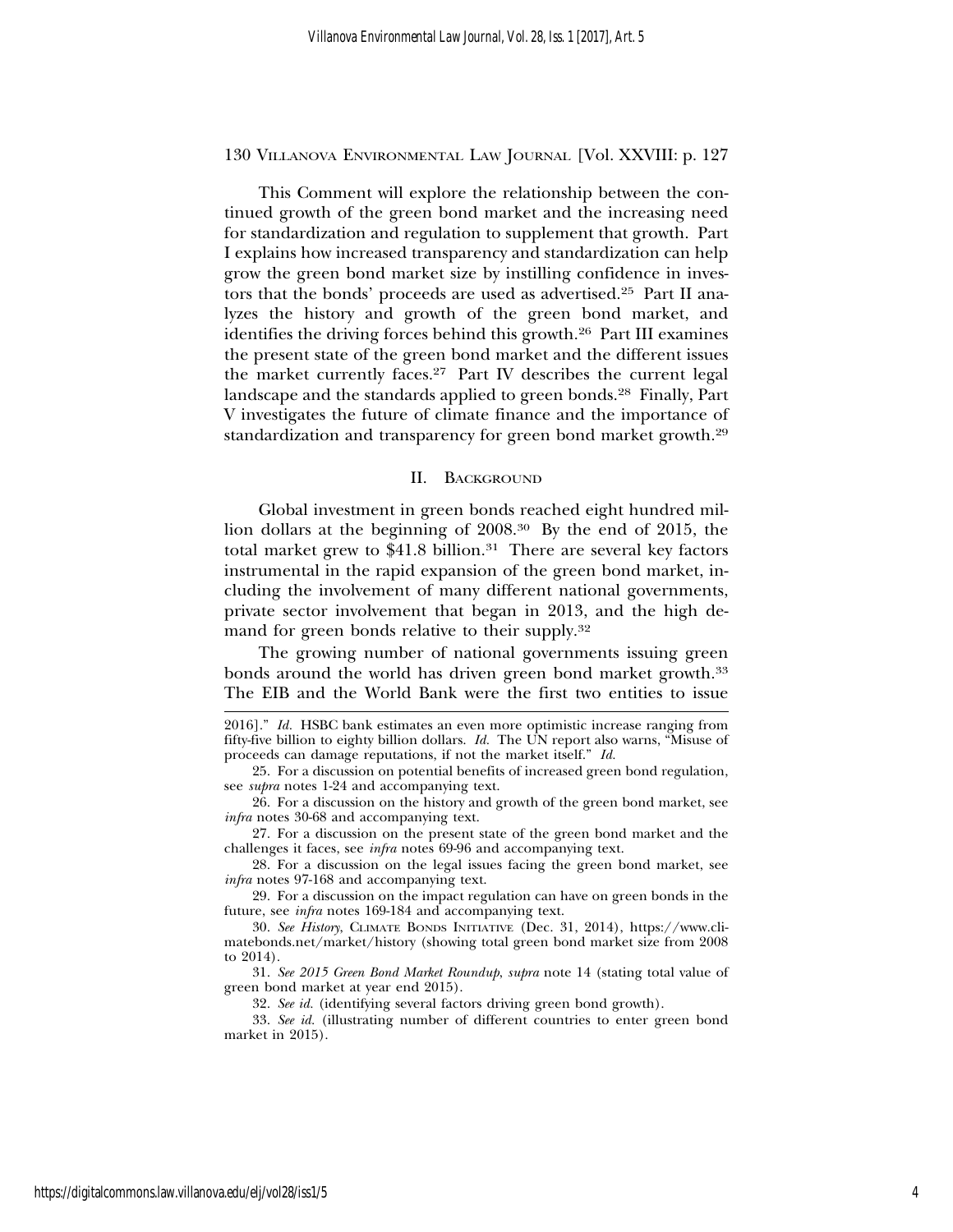these types of bonds.34 The proceeds went toward projects around the world, in countries, such as Peru, Mexico, and Colombia.35 The United States entered the market in 2013, when Massachusetts issued a one hundred million dollar municipal bond.<sup>36</sup> Shortly thereafter, in 2014, California and New York issued their own green bonds.37 The participation of these local municipal governments was essential in establishing the credibility of the market in its early stages.38

In early 2015, China, the largest current international player, entered the green bond market and immediately became the leader in market growth.39 At that time, a United Nations report estimated China to have a thirty-three percent share of the entire green bond market.<sup>40</sup> India issued its first bonds shortly thereafter.41 As of May 2016, emerging international markets have accounted for nearly half of the total global green bond issuance for the year, which accounts for ten billion dollars of the twenty-one billion dollars in global green bond issuance.<sup>42</sup> Optimistic estimates project that the green bond market will grow to three hundred billion dollars by 2018.43 To make this a reality, China must

36. *See Gearing up for green bonds*, KPMG 3, https://assets.kpmg.com/content/ dam/kpmg/pdf/2015/03/gearing-up-for-green-bonds-v1.pdf (last visited July 31, 2016) (referencing Massachusetts as first US state to issue green bond).

37. *See History*, *supra* note 30 (discussing different local government green bond issuances).

38. *See Trends in Private Sector Climate Finance*, U.N. 23 (Oct. 9, 2015), http:// www.un.org/climatechange/wp-content/uploads/2015/10/SG-TRENDS-PRI-VATE-SECTOR-CLIMATE-FINANCE-AW-HI-RES-WEB1.pdf (explaining importance of municipal green bond issuance to establish market).

39. *See id.* at 24 (describing China as "forefront of [ ] recent green bond developments").

40. *See id.* (illustrating distribution of global green bond market share).

41. *See id.* (discussing India's entry into bond market).

43. *See* Jon Hay & Toby Fildes, *2016: the year of divergence*, GLOBAL CAPITAL (Jan. 6, 2016), http://www.globalcapital.com/article/vxhj71scj6tm/2016-the-year-

<sup>34.</sup> *History*, *supra* note 30 (identifying European Investment Bank as first issuer of green bonds).

<sup>35.</sup> *See Green Bonds Are Changing Investor Expectations & Making Sustainable Investing Easier*, THE WORLD BANK (Jan. 22, 2015), http://www.worldbank.org/en/ news/feature/2015/01/22/green-bonds-changing-investor-expectations-threetrends (providing examples of different locations benefitting from green bond proceeds).

<sup>42.</sup> *See* Jennifer Hughes, Gavin Jackson & Thomas Hale, *Chinese banks lead 'green' bond boom*, FINANCIAL TIMES (May 24, 2016, 8:03 AM), http://www.ft.com/ intl/cms/s/0/9ee1a5f4-20d2-11e6-aa98-db1e01fabc0c.html#axzz49oK4vqzg (explaining impact of emerging markets on worldwide green bond market). An emerging market economy is defined as "an economy with low to middle per capita income." Reem Heakal, *What Is An Emerging Market Economy?*, INVESTOPEDIA (Dec. 8, 2015, 7:50 PM), http://www.investopedia.com/articles/03/073003.asp (defining emerging market economy).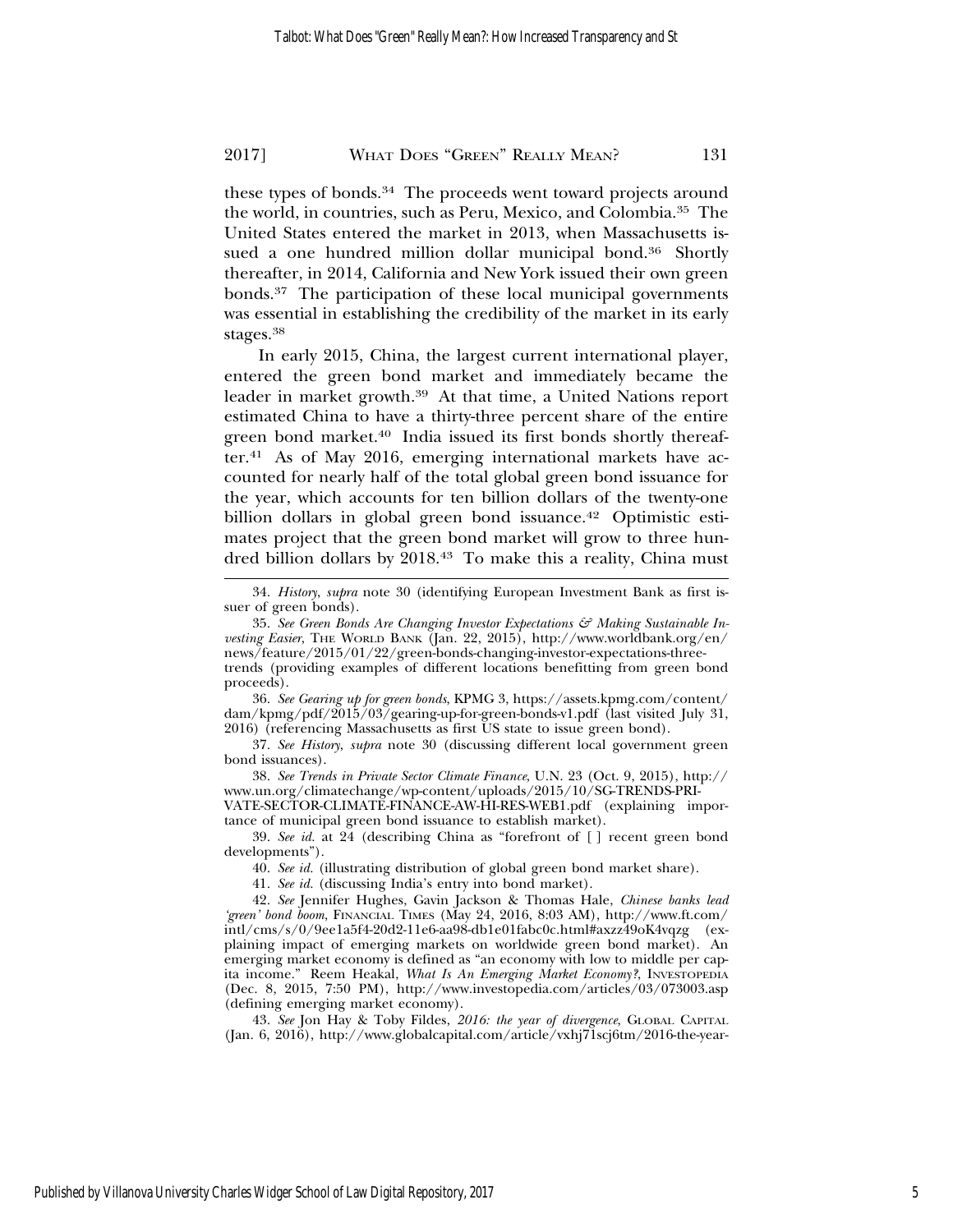be the driver of that growth.<sup>44</sup> Chief economist of the Research Bureau of People's Bank of China, Ma Jun, stated in early 2016 that China plans on issuing over forty-six billion dollars in green bonds in 2016 alone, which would be larger than the entire green bond market in 2015.45 A major driving force behind the green bond market growth has been the uniform global effort to invest in climate financing instruments.46

A second major driving force behind the success of the green bond market is the introduction of corporate green bonds, which private entities, such as banks and corporations, issue, as opposed to national banks.47 Before 2013, multilateral development banks and international financial institutions primarily issued green bonds.48 The initial success of green bonds led to private sector involvement in 2013.49 The market nearly tripled in value from 2013 to 2014.50 The private sector's new involvement largely drove this change.51 By 2014, more than forty percent of all labeled green bond issuances were in the private sector.<sup>52</sup>

In 2015, major international banks, including ING and HSBC France, began to participate in this booming market.<sup>53</sup> The market continued its rapid growth in the first part of 2016, and the private

45. Vincent Shaw, *China aiming for \$46bn green bonds market in 2016*, PV MAGA-ZINE (Mar. 29, 2016), http://www.pv-magazine.com/news/details/beitrag/chinaaiming-for-46bn-green-bonds-market-in-2016\_100023915/#axzz49oRZqzNV (announcing China's green economic goals for 2016).

46. *See* Hay, *supra* note 43 (outlining international impact on green bond market size).

47. *See History*, *supra* note 30 (describing private sector entrance to green bond market as "turning point").

48. *See Green Bonds – how to unlock their full potential?*, *supra* note 8, at 1 (explaining how private sector got involved in green bond market in 2013). A multilateral development bank (MDB) is a "financial institution that provides financing for national development." *Multilateral Development Bank – MDB*, INVESTOPEDIA, http://www.investopedia.com/terms/m/multilateral\_development\_bank.asp (last visited July 28, 2016) (defining multilateral development bank). Examples of MDB's include the World Bank and the African Development Bank. *Id.*

49. *See Green Bonds – how to unlock their full potential?*, *supra* note 8, at 5-6 (discussing effect of private sector on green bond market).

50. *See History*, *supra* note 30 (describing corporate green bond issuances as turning point in success of green bond market).

51. *See Trends in Private Sector Climate Finance*, *supra* note 38 (attributing green bond market's rapid development to private sector).

52. *See id.* (illustrating forty percent of green bond market funded by private sector).

53. *See* Hay, *supra* note 43 (reviewing 2015 green bond activity).

of-divergence (citing Climate Bond Institutes projection for green bond market size).

<sup>44.</sup> *See id.* (explaining China must be largest contributor if market is to meet projections).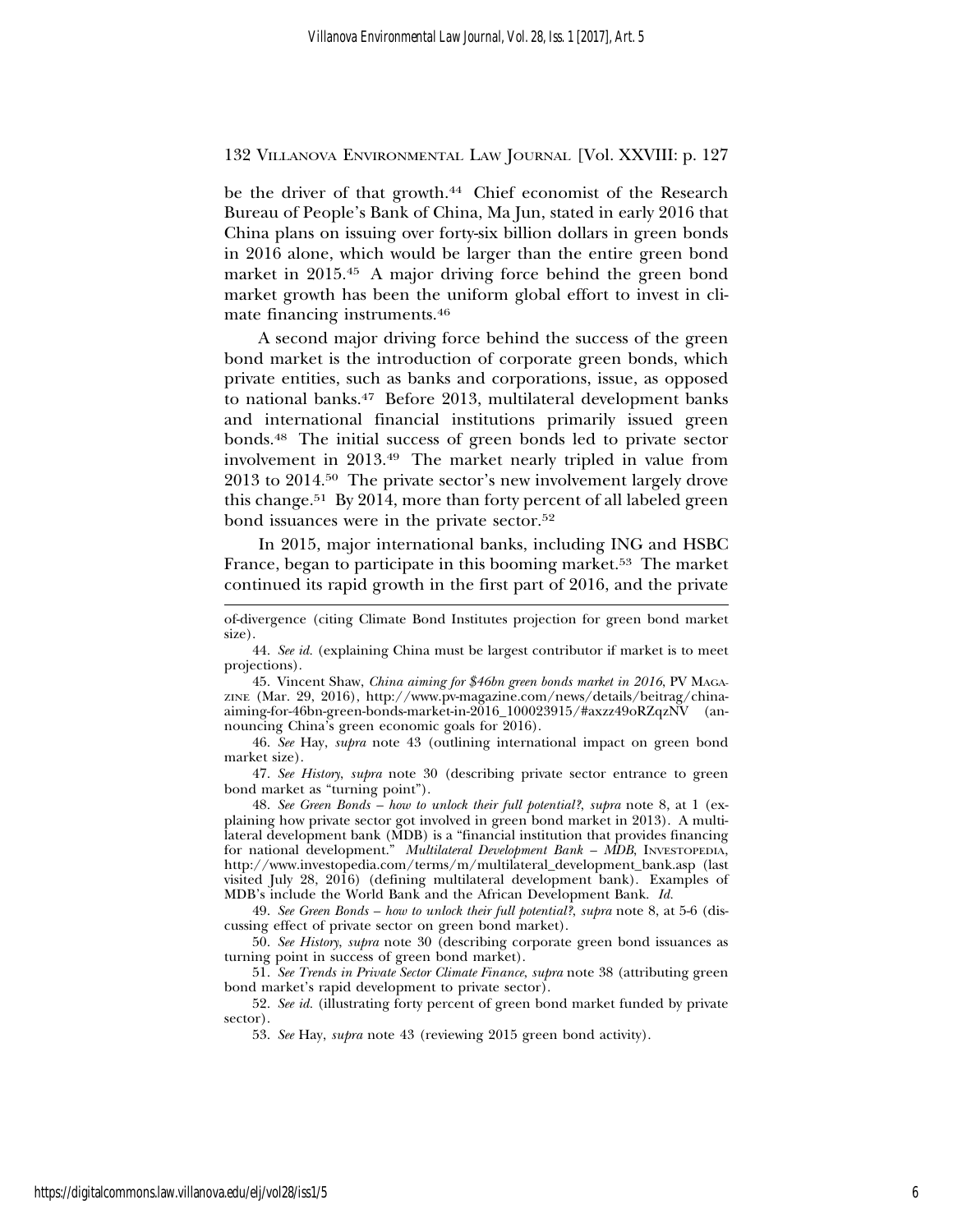sector has played an integral role in the market's current success.<sup>54</sup> Chinese banks and companies have been at the forefront of this growth.55 One Chinese bank, Shanghai Pudong Development Bank, issued over five billion dollars in green bonds in two deals this year.56 Additionally, a Chinese automobile company recently raised over four hundred million dollars to fund research used to develop an electronic taxi service for the United Kingdom.57 Apple Incorporated, the American technology giant, entered the market in early 2016 by issuing a \$1.5 billion green bond to fund "clean energy projects across its global business operations."58 Today, more than ever before, companies are finding it important to invest funds into environmentally-friendly projects.59

A third major driving force behind the green bond market growth is the high demand for these types of environmentallyfriendly products.60 Institutional investors are among the largest purchasers of green bonds.61 In July 2014, it was estimated that "[over] [two hundred fifty] institutional investors ha[d] [purchased] at least one green bond[.]"62 "[These] institutional investors . . . [often] have mandates for [socially-responsible] . . .

58. *See* Valerie Volcovici, *Apple issues \$1.5 billion in green bonds in first sale*, REUTERS (Feb. 17, 2016, 2:42 PM), http://www.reuters.com/article/us-applegreenbonds-idUSKCN0VQ2K2 (announcing Apple's first green bond issuance and speculating on impact it will have moving forward).

59. *See* Kathleen Burke, *Companies are going green and reaping rewards on their bottom line*, MARKET WATCH (July 29, 2015, 9:54 AM), http://www.marketwatch .com/story/from-household-trash-to-jet-fuel-how-companies-are-going-green-2015- 07-27 (describing benefits companies receive by going green).

60. *See* Sean Kidney, *2015 Year End Review*, CLIMATE BONDS INITIATIVE (Jan. 11, 2016), https://www.climatebonds.net/2016/01/2015-year-end-review-tall-treesmany-green-shoots-evolution-green-bond-market-continues-2015 (explaining that investor demand is greater than supply).

61. *See Green grow the markets, O*, THE ECONOMIST (July 5, 2014), http://www .economist.com/news/finance-and-economics/21606326-market-green-bonds-

booming-what-makes-bond-green-green-grow (describing impact of institutional investors on green bond demand). Institutional investors, which include pension funds and life insurance companies, are non-bank organizations that trade securities in such large shares that they face fewer regulations and receive preferential treatment. *Institutional Investor*, INVESTOPEDIA, http://www.investopedia.com/ terms/i/institutionalinvestor.asp (last visited July 28, 2016) (defining institutional investor).

62. *See Green grow the markets, O*, supra note 61 (listing number of green bond institutional investors).

<sup>54.</sup> *See id.* (explaining private sector importance on green bond market).

<sup>55.</sup> *Id.* (valuing total impact of Chinese banks on total green bond market size in 2016).

<sup>56.</sup> *See* Shaw, *supra* note 45 (citing Shanghai Pudong Development Bank's 2016 green bond issuance).

<sup>57.</sup> *See* Hughes, *supra* note 42 (discussing Geely Auto's green bond development).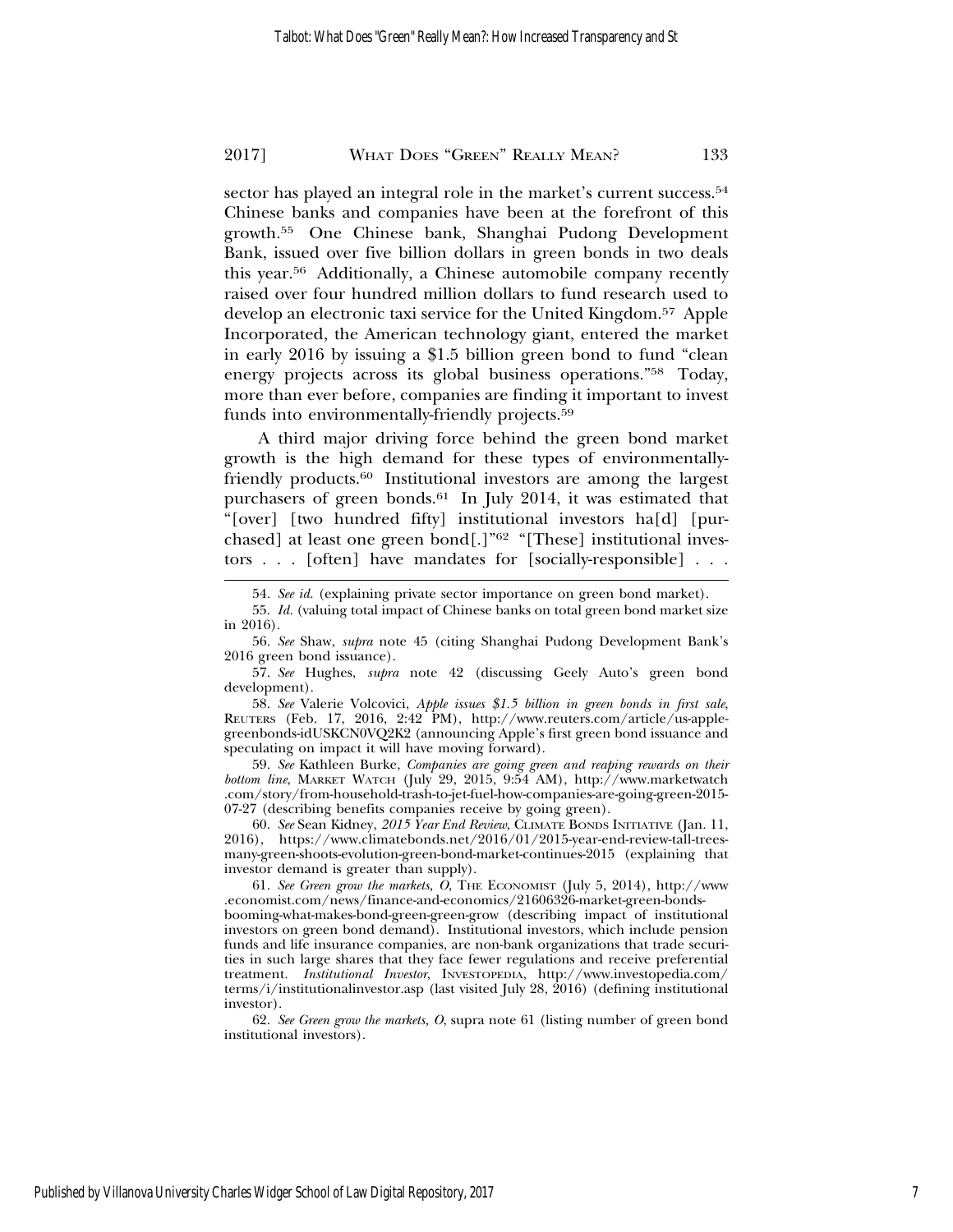investments[.]"63 By investing in green bonds, specifically those issued by major entities, such as the World Bank or the International Finance Corporation, these large institutions are able to meet their obligation of investing in socially-responsible projects with AAArated investments.64 Recent history shows that when a bank or other financial institution introduces a new green bond, the result is consumer oversubscription.<sup>65</sup> Oversubscription occurs when the demand for a newly issued financial instrument exceeds the supply of that instrument;<sup>66</sup> in other words, "investors are  $\lceil \cdot \rceil$  [un]able to buy all the . . . bonds they want[.]"67 The market should continue its steady and rapid growth until the supply from issuers meets the demand from investors.68

## III. PRESENT CHALLENGES FACING GREEN BONDS

When a new market emerges and expands as rapidly as the green bond market, critics will inevitably be skeptical of the market's success.69 As with any financial instrument, investment in green bonds involves a certain degree of risk.70 The most common

66. *See* Campbell R. Harvey, *Oversubscription Definition*, NASDAQ, http://www .nasdaq.com/investing/glossary/o/oversubscription (last visited Dec. 15, 2016) (defining oversubscription in context of financial instruments).

<sup>63.</sup> *See Green Bonds Are Changing Investor Expectations & Making Sustainable Investing Easier*, *supra* note 35 (explaining how pension funds and other institutional investors have sustainable and responsible investment requirements).

<sup>64.</sup> *See id.* (describing how institutional investors can meet environmental sustainability mandates through high quality investment vehicles). "AAA is the highest possible [credit] rating assigned to a[ ] [ ] bond[ ][,]" typically by a major credit rating agency such as Moody's or Standard and Poor's. *AAA Definition*, INvEsторEDIA, http://www.investopedia.com/terms/a/aaa.asp?lgl№-infinite (last visited Nov. 30, 2016) (defining AAA rating). A bond rated AAA presents "the smallest risk of default," and typically have "lowe[r] yields" as a result. *See id.*

<sup>65.</sup> *See Bonds and Climate Change: State of the Market in 2015*, CLIMATE BONDS INITIATIVE (July 2015), https://www.climatebonds.net/files/files/CBI-HSBC%20re port%207July%20JG01.pdf (attributing oversubscription to green bond issuances to strong investor demand). The Dutch bank, ABN AMRO, "received [one billion euros] of orders for . . . [a planned 350 million euro] issu[ance]." *Id.* Oversubscription also "allowed the World Bank's retail green bond[, released] in January 2015[,] to be [increased] from [fifteen million dollars] to [ninety-one million dollars][.]" *Id.*

<sup>67.</sup> *See* Campbell R. Harvey, *Oversubscribed issue Definition*, NASDAQ, http:// www.nasdaq.com/investing/glossary/o/oversubscribed-issue (last visited July 28, 2016) (defining oversubscription in context of financial instruments).

<sup>68.</sup> *See Green Bonds – how to unlock their full potential?*, *supra* note 8 (explaining lack of adequate supply for green bonds).

<sup>69.</sup> *See* Sophia Grene, *The dark side of green bonds*, FIN. TIMES (Jun. 13, 2015), https://www.ft.com/content/16bd9a48-0f76-11e5-b968-00144feabdc0 (outlining concerns surrounding green bonds).

<sup>70.</sup> *See* Ludvigsen, *supra* note 21 (listing different risks presented by green bonds).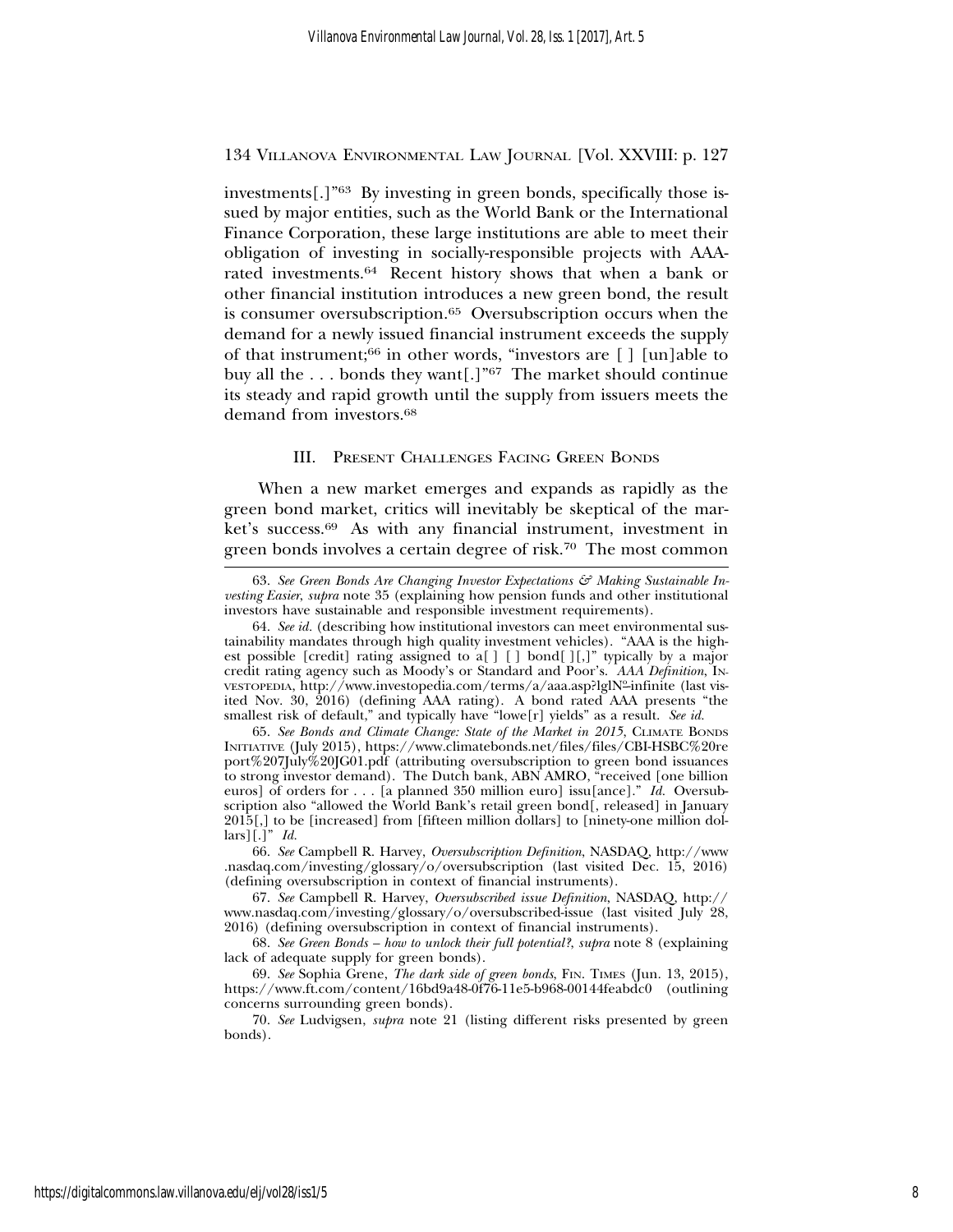inquiry challenging green bonds is simple: What does "green" really mean?71 Though this seems like a simple question, "[t]here is [currently] no regulatory or universally accepted definition" for what constitutes a green bond.72 Some believe that the wide variety of definitions and standards that currently apply to green bonds inhibits the market's growth.<sup>73</sup> Presently, a "[l]abeled green bond . . . [simply requires the issuer to] designate[ ] [the bond as] 'green.'"74 The lack of oversight has resulted in several substantial risks facing the green bond market, the first of which is greenwashing.75

Greenwashing "is defined as the superficial or insincere display of concern for the environment."76 Investors have varying expectations when investing in green bonds.77 Corporations, for example, have seen the benefits of issuing green bonds, and are now doing so at a rapid rate.78 Without any mandatory regulations or standards put in place, however, there is nothing to prevent a corporation from using its "green bonds" in a way that does not truly benefit the environment, such as using the proceeds for a fracking project, or using the proceeds as if they were from a regular bond.<sup>79</sup> Greenwashing existed before the introduction of green bonds, and will continue to be an issue as long as there is an intermix of business and the environment.80 If greenwashing continues to occur in the green bond market, "[it] could undermine the credibility of the market[.]"<sup>81</sup> Some critics have even gone so far as to say, "[I]f

<sup>71.</sup> *See Green bonds – how to unlock their full potential?*, *supra* note 8 (discussing regulatory agencies' difficulties in defining "green").

<sup>72.</sup> *Id.* (stating no true definition of "green bond" exists).

<sup>73.</sup> *See* Volcovici, *supra* note 58 (discussing issue relating to various green bond standards and definitions).

<sup>74.</sup> *See* Preclaw, *supra* note 9 (describing requirements for labeled green bond).

<sup>75.</sup> *See* Ludvigsen, *supra* note 21 (addressing "greenwashing" as it relates to green bonds).

<sup>76.</sup> *Id.* (endnote omitted) (defining "greenwashing").

<sup>77.</sup> *See id.* (observing difficulties associated with different investor's "ideas" of what is really green).

<sup>78.</sup> For a further discussion on corporate green bond issuance, see *supra* notes 47-59 and accompanying text.

<sup>79.</sup> *See Green grow the markets, O*, *supra* note 61 (discussing differing beliefs between investors as to what is really green and need for working definition to "strike [ ] balance between accepting anything . . . and being so strict that hardly anyone can meet [ ] criteria").

<sup>80.</sup> *See Greenwashing Definition*, INVESTOPEDIA, http://www.investopedia.com/ terms/g/greenwashing.asp (last visited Feb. 3, 2016) (describing greenwashing generally, as opposed to strictly from green bond perspective).

<sup>81.</sup> *See* Andrew Mason, *Green bonds: All that glitters is not green*, INV. EUR. (Nov. 9, 2015), http://www.investmenteurope.net/opinion/green-bonds-all-that-glitters-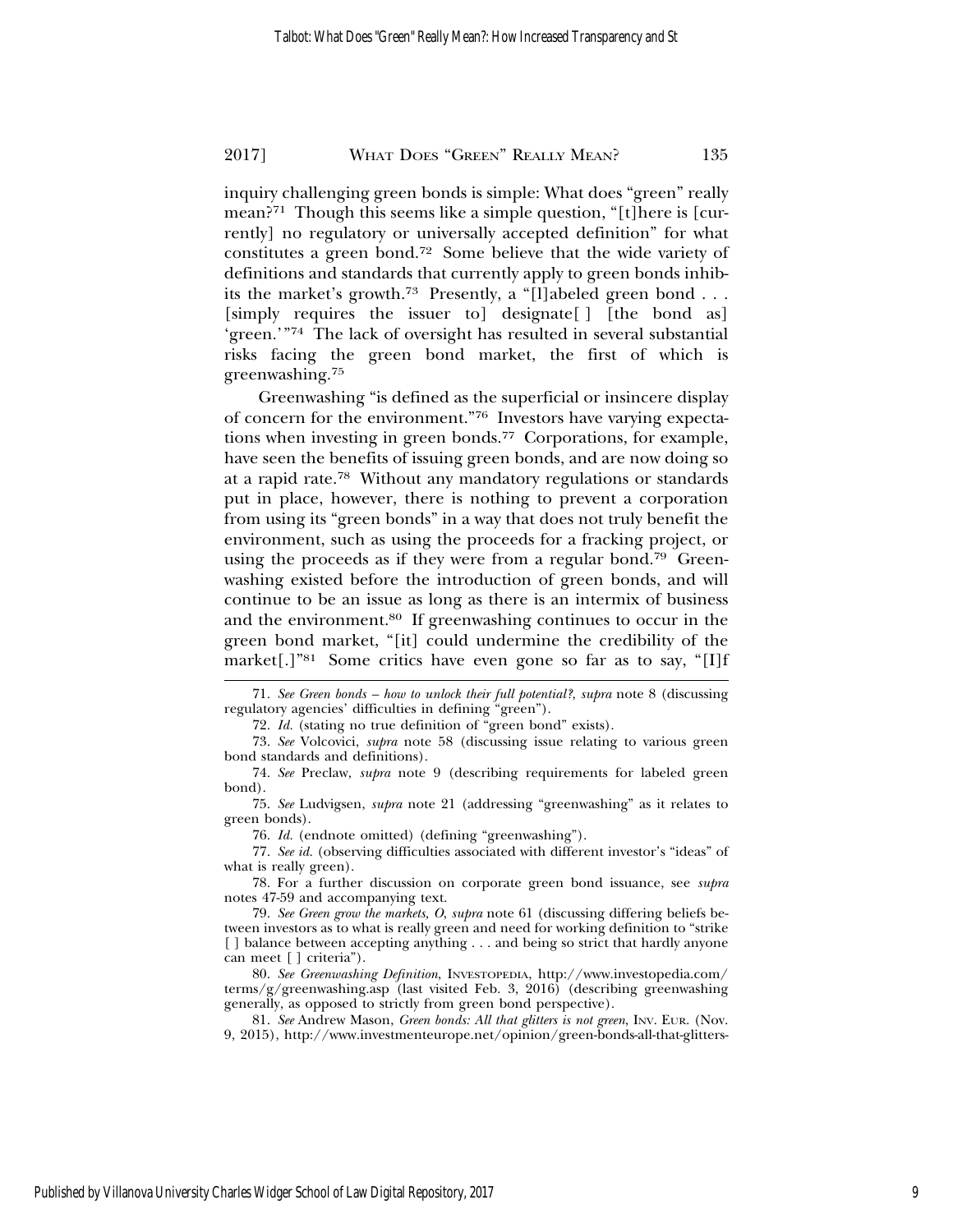there is going to be a lot of 'green washing', this market will die."82 Without investor confidence that green bond proceeds are being used correctly, the market's explosive growth may be hindered.<sup>83</sup> Moving forward, the identification and prevention of greenwashing is vital in maintaining credibility in the green bond market.<sup>84</sup>

There is also a "non-performance risk[ ]" associated with green bonds.85 Environmental non-performance occurs "[when] a green bond issuer . . . provides misleading or insufficient information such that a reasonable investor would consider it material to their investment decision" to purchase a green bond.86 If an investor feels that bond issuers misled him or her when making an investment decision, litigation could follow.87 Due to the lack of standardization and regulation, issuers have broad leeway in labeling a product as "green."88 Currently, with no regulation in place, it is difficult for an investor to ensure that his or her funds are being allocated to projects that are truly green.89 This non-performance risk is further exacerbated because there is no recourse available against an issuer who misappropriates the bond's proceeds.90

83. *See* Sean Kidney, *Responsible Investor blog: On three major risks to the market's credibility; how standardization can help ensure that the green bonds market delivers on its potential*, CLIMATE BONDS INITIATIVE (Oct. 17, 2014), https://www.climatebonds .net/2014/10/responsible-investor-blog-three-major-risks-market%E2%80%99scredibility-how-standardization-can (observing how lack of investor confidence can

destabilize financial markets). 84. *See* Ludvigsen, *supra* note 21 (proposing greenwashing is "[p]erhaps [ ] most recogni[zed] risk related to green bond[ ] [market]").

85. *See id.* (introducing environmental non-performance risk).

86. *Id.* (defining environmental non-performance as it relates to green bonds).

87. *See id.* (associating litigation outcome to situation involving misinformed investor).

88. *See id.* (relating lack of regulation to environmental non-performance with green bonds).

89. *See* Mark Howe, *Preventing Greenwash with Green Bonds*, SOURCEABLE (Mar. 14, 2016), https://sourceable.net/preventing-greenwash-with-green-bonds/ (advising on risk of greenwashing and other associated risks tied to loosely regulated green bond market).

90. *See id.* (explaining how lack of legal resources make it difficult to enforce "green" aspect of "green bonds").

is-not-green-2/ (describing dangers related to greenwashing in green bond market).

<sup>82.</sup> Stephen Minas, *What's in a name? Regulating the growing green bond market*, KSLR COM. & FIN. L. BLOG (Nov. 14, 2014), https://blogs.kcl.ac.uk/kslrcommer ciallawblog/2014/11/14/whats-in-a-name-regulating-the-growing-green-bond-market/ (quotation marks omitted) (quoting Zurich Insurance's chief investment officer).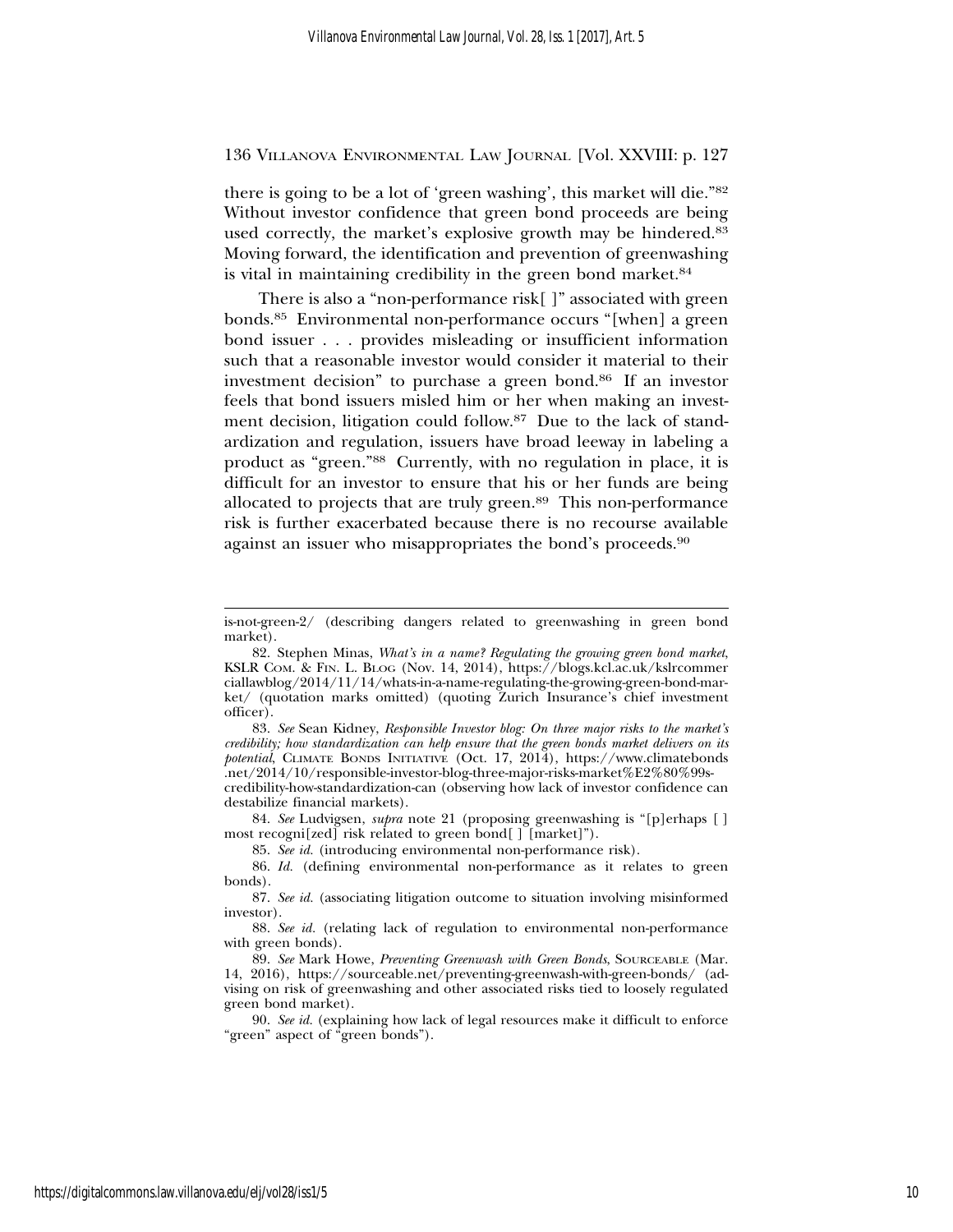A Barclays study in September 2015 revealed that investors currently pay a premium on green bonds.<sup>91</sup> One theory the study presents explains the premium as a reflection of the bond's external benefits.92 This theory highlights an issue with the premium investors pay on green bonds, namely, the difficulty in accurately "quantify[ing] the financial value of the [ ] environmental benefit" derived from green bonds.<sup>93</sup> Due to this problem, it would be difficult for any court to assess damages in the event of environmental non-performance by the green bond issuer.<sup>94</sup> Even if an investor could prove the issuer erroneously labeled a bond as green, there is no legal recourse the investor could pursue in the event of misappropriation.95 This lack of accountability harms the green bond market's credibility and poses a risk to the socially-responsible investor who wants to make an investment using green bonds.96

# IV. CURRENT TRANSPARENCY STANDARDS FOR THE GREEN BOND MARKET

The private sector's involvement in the green bond market caused green bond investors and observers to raise questions regarding the validity of green bonds.<sup>97</sup> In response to the increasing concerns regarding the transparency of green bonds, the International Capital Markets Association (ICMA), along with other large investment banks, published the Green Bond Principles (GBP) in 2014.98 Following a worldwide summit that nearly two hundred different institutions and observers involved in the green bond market attended, the ICMA updated the GBP in June 2016.99 "The Green Bond Principles (GBP) are voluntary process guidelines that [promote the transparency  $\dots$  and integrity  $\dots$  of the [g]reen [b]ond

<sup>91.</sup> *See* Preclaw, *supra* note 9 (providing detailed data on existence of premiums paid on green bonds by investors).

<sup>92.</sup> *See id.* (detailing several different theories explaining premium placed on green bonds).

<sup>93.</sup> Ludvigsen, *supra* note 21 (identifying difficulty in attaching quantifiable financial value to environmental benefit associated to green bond).

<sup>94.</sup> *See id.* (discussing difficulty courts face to properly assess damages relating to green bonds).

<sup>95.</sup> *See id.* (illustrating risk of environmental non-performance taken by investors when purchasing green bond).

<sup>96.</sup> *See id.* (summarizing risks facing green bond market).

<sup>97.</sup> *Green bonds – how to unlock their full potential?*, *supra* note 8 (discussing private sector involvement in green bonds as related to potential regulation).

<sup>98.</sup> *See id.* (introducing history of Green Bond Principles).

<sup>99.</sup> *See Green bonds*, INT'L CAPITAL MKT. ASS'N, http://www.icmagroup.org/ Regulatory-Policy-and-Market-Practice/green-bonds/ (last visited July 31, 2016) (describing history and development of Green Bond Principles).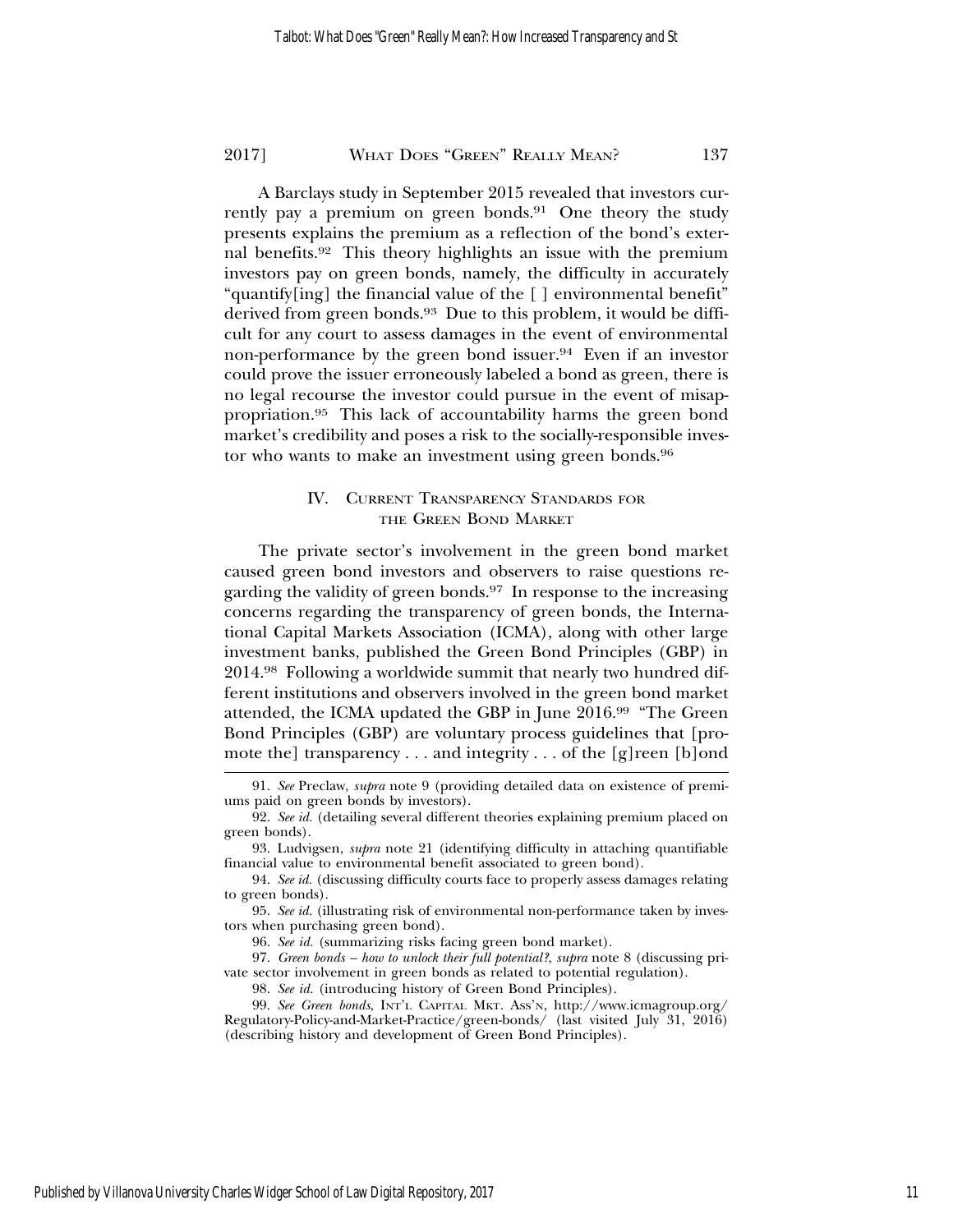market."<sup>100</sup> These guidelines "are intended for [investors to use] broad[ly] . . . in the market[,]" and to help issuers establish credibility.101

The GBP consists of "four [main] components[:] [ ][u]se of [p]roceeds, [p]rocess for [p]roject [e]valuation and [s]election, [m]anagement of [p]roceeds[,] and [r]eporting[ ]."102 The "[u]se of [p]roceeds" component is described as "the cornerstone of a [g]reen [b]ond."103 There are several "Green Project" categories that the GBP designates, with each project category providing clear, environmentally-sustainable benefits.104 These broad categories include projects in "renewable energy[,] . . . sustainable [waste] management[,] . . . clean transportation[,] [and] climate change adaptation[.]"105 The purpose of the "use of proceeds" component is to require an issuer to state, at the time of the bond's issuance, exactly how the bond proceeds will be used.106 Outlining the use of proceeds helps attach a quantifiable value to the environmentallybeneficial projects the bond funds, and promotes transparency and accountability on behalf of the issuer.107

The second GBP component is "[p]rocess for [p]roject [e]valuation and [s]election."108 This component requires "[an] issuer . . . [to] outline[ ] [the decision-making] process [the issuer follows when] [ ] determin[ing] [ ] [the eligibility of] the projects" using the green bond's proceeds.109 Under this prong, an issuer should detail the process used in deciding how the projects will qualify as "Green Projects."110 At this stage, "[t]he issuer . . . should [also] outline<sup>[]</sup> . . . the [project's] environmental sustainability

<sup>100.</sup> *Green Bond Principles, 2016*, INT'L CAPITAL MKT. ASS'N (June 16, 2016), http://www.icmagroup.org/assets/documents/Regulatory/Green-Bonds/GBP-2016-Final-16-June-2016.pdf (defining Green Bond Principles).

<sup>101.</sup> *Id.* (describing purpose of Green Bond Principles and intended effect on increasing funds for environmentally sustainable projects).

<sup>102.</sup> *Id.* (listing Green Bond Principles four main components).

<sup>103.</sup> *Id.* (describing first component, use of proceeds, as cornerstone of green bond).

<sup>104.</sup> *See id.* (describing GBP's recognition of "several broad categories of eligibility for Green Projects aiming to address key areas of concern[,] such as climate change, . . . [renewable energy], [and] loss of biodiversity[ ]").

<sup>105.</sup> *Green Bond Principles, 2016*, *supra* note 100 (providing list of categories eligible for "Green Projects" designation).

<sup>106.</sup> *See id.* (describing purpose of first GBP component).

<sup>107.</sup> *See id.* (explaining how "use of proceeds" component encourages issuers to quantify projects).

<sup>108.</sup> *Id.* (introducing second GBP component).

<sup>109.</sup> *Id.* (describing second GBP component and what issuer should outline).

<sup>110.</sup> *Green Bond Principles, 2016*, *supra* note 100 (describing requirements for meeting second GBP component).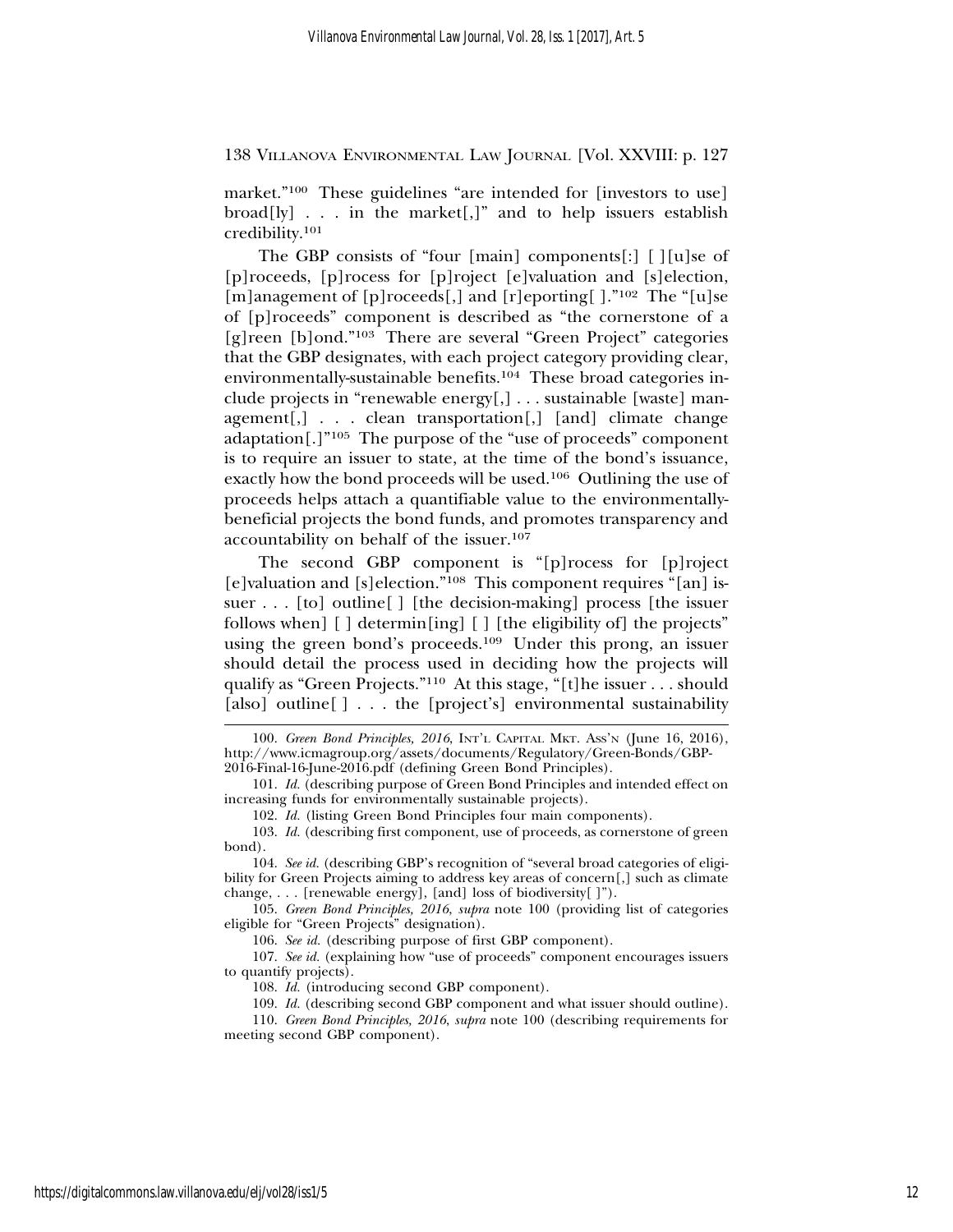objectives."111 This component highlights the GBP's encouragement of "high[-]level [ ] transparency" within the green bond market by allowing for "external review" of "[the] issuer's process for project evaluation and selection[.]"112

The third GBP component is "management of proceeds[.]"<sup>113</sup> This step requires an issuer to "credit[ ] [any net proceeds] to a sub-account[.] $"114$  According to the GBP, issuers should use this sub-account periodically to track how the green bond proceeds are used, and to ensure compliance with predetermined environmental sustainability objectives.<sup>115</sup> Information related to this sub-account should be made available to investors in order to ensure high-level transparency.116 "The GBP encourages . . . the use of an auditor, or [similar] third party, to verify the internal tracking method and the allocation of funds [that result] from the [g]reen [b]ond proceeds[.]"117

The fourth and final component of the GBP is the "reporting requirement."118 This additional requirement mandates that the issuer make an annual report "available [with] up[dated] . . . information [regarding] the use of proceeds[.]"119 The annual report should include both "qualitative performance indicators and, where feasible, quantitative performance [indicators] measur[ing]" the environmental sustainability impact of the various "Green Projects."<sup>120</sup> In the event that this requirement conflicts with an organization's duty to keep information confidential, the bond issuer can issue a report with more "generic terms[,]" yet still provide enough information to satisfy a bond purchaser's need for transparency.121

118. *Id.* (introducing fourth GBP component).

119. *Id.* (describing requirements of reporting component).

<sup>111.</sup> *Id.* (listing different aspects of second GBP component).

<sup>112.</sup> *Green Bond Principles, 2016*, *supra* note 100 (supporting desire for "high level transparency" in green bond market, and second component supports notion).

<sup>113.</sup> *Id.* (introducing third GBP component).

<sup>114.</sup> *Id.* (detailing requirements of third component regarding net proceeds).

<sup>115.</sup> *See id.* (describing process of managing net proceeds of Green Bonds in sub-accounts or sub-portfolios).

<sup>116.</sup> *See id.* (describing need to share information with investors in order to preserve "high[-]level transparency").

<sup>117.</sup> *Green Bond Principles, 2016*, *supra* note 100 (encouraging use of third party auditor to promote transparency).

<sup>120.</sup> *Id.* (outlining different things issuers should include in environmental sustainability reports).

<sup>121.</sup> *See id.* (addressing potential conflicts stemming from confidential information and reporting).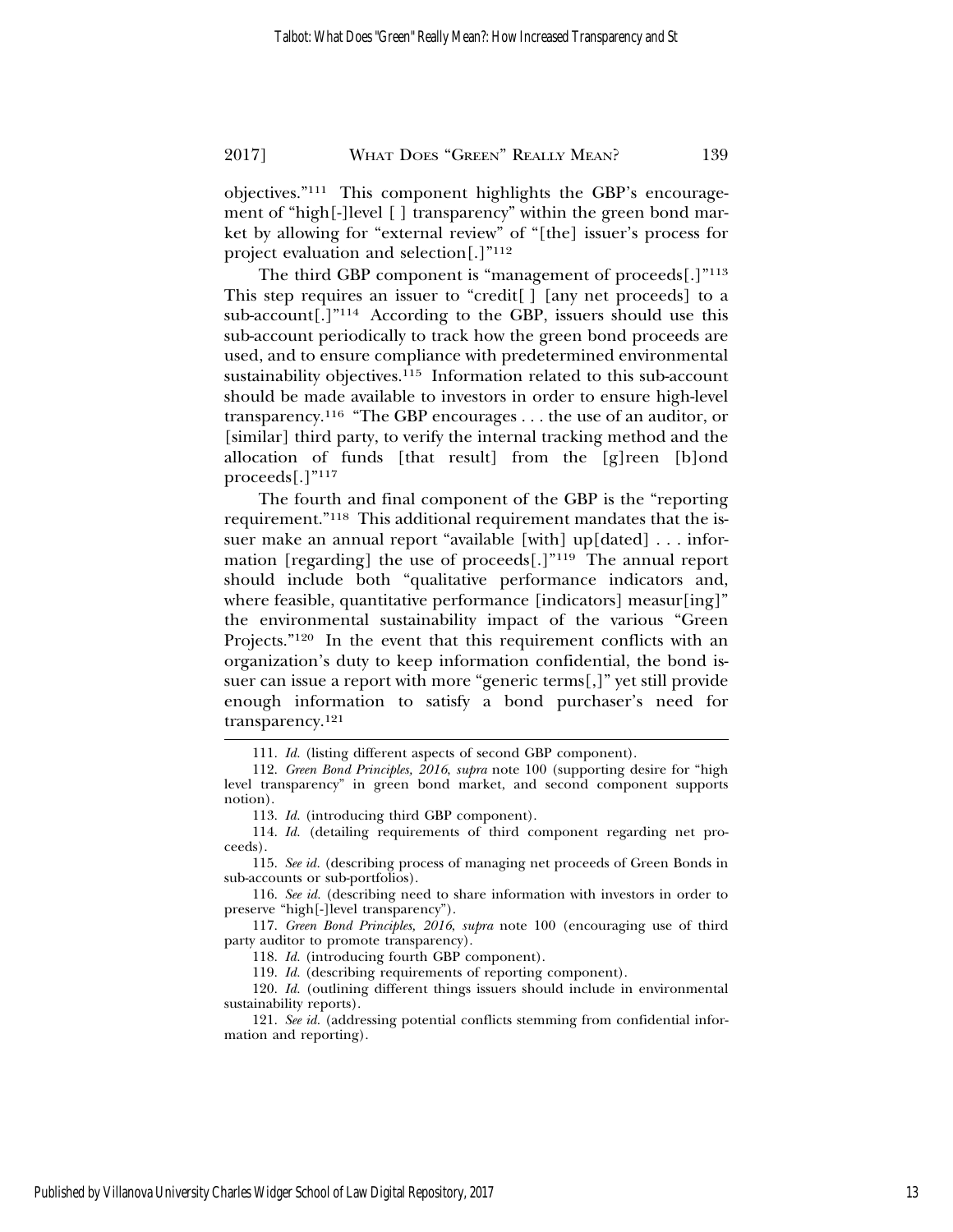The GBP further recommends issuers use external review to demonstrate the green bond's compliance with the GBP.122 These assurances materialize in a variety of ways, "includ[ing][  $| |(|1\rangle$ ] [c]onsultant [r]eview[,] . . .  $[(12)$  [v]erification[,] . . .  $[(13)$ [c]ertification[,] . . . [and]  $[(14)$  [r]ating[.]<sup>"123</sup> A consultant review requires a green bond issuer to seek the advice and consultation of an organization that has expertise in environmental sustainability projects.124 Verification involves auditors, or another independent third party, reviewing the green bond to evaluate its "alignment with internal standards or claims made by the issuer."125 Certification and rating allow a qualified third party to "certify" or "rate" an issuer's green bond.126 The GBP recommends that issuers whose bonds are reviewed externally should disclose these reviews publicly to promote transparency between issuers and investors.127

In addition to these four GBP components, there are four specific types of green bonds.128 The first type is a "Green Use of Proceeds Bond," which is defined as "a standard recourse-to-the-issuer debt obligation."129 This type of bond must have its proceeds moved to a sub-account or a sub-portfolio.<sup>130</sup> "[The] sub-portfolio [must be] tracked by the issuer and attested to by a formal internal process that will be linked to . . . eligible Green Projects" that use the bond proceeds.131 The issuer is also encouraged to inform investors of the intended use of any proceeds that are not allocated to green projects.132 These bonds are earmarked for specific projects at the time of issuance.133

The second green bond type, according to the GBP, is a "Green Use of Proceeds Revenue Bond."134 This bond type is simi-

<sup>122.</sup> *Green Bond Principles, 2016*, supra note 100 (discussing recommendation for external review).

<sup>123.</sup> *Id.* (listing different forms of external review recommended by GBP).

<sup>124.</sup> *See id.* (defining consultant review recommendation).

<sup>125.</sup> *See id.* (defining and describing "verification").

<sup>126.</sup> *Id.* (describing certification process).

<sup>127.</sup> *Green Bond Principles, 2016*, *supra* note 100 (recommending public disclosure of external review).

<sup>128.</sup> *Id.* at 7 (introducing four types of green bonds).

<sup>129.</sup> *Id.* (naming first type of green bond under GBP).

<sup>130.</sup> *Id.* (defining "Green Use of Proceeds Bond").

<sup>131.</sup> *Id.* (continuing to define "Green Use of Proceeds Bond").

<sup>132.</sup> *Id.* (describing final detail of "Green Use of Proceeds Bond").

<sup>133.</sup> *See Explaining green bonds*, CLIMATE BONDS INITIATIVE, https://www.climatebonds.net/market/explaining-green-bonds (last visited Feb. 25, 2016) (illustrating different definitions and for green bonds).

<sup>134.</sup> *Green Bond Principles, 2016*, *supra* note 100, at 7 (introducing second type of green bond under GBP).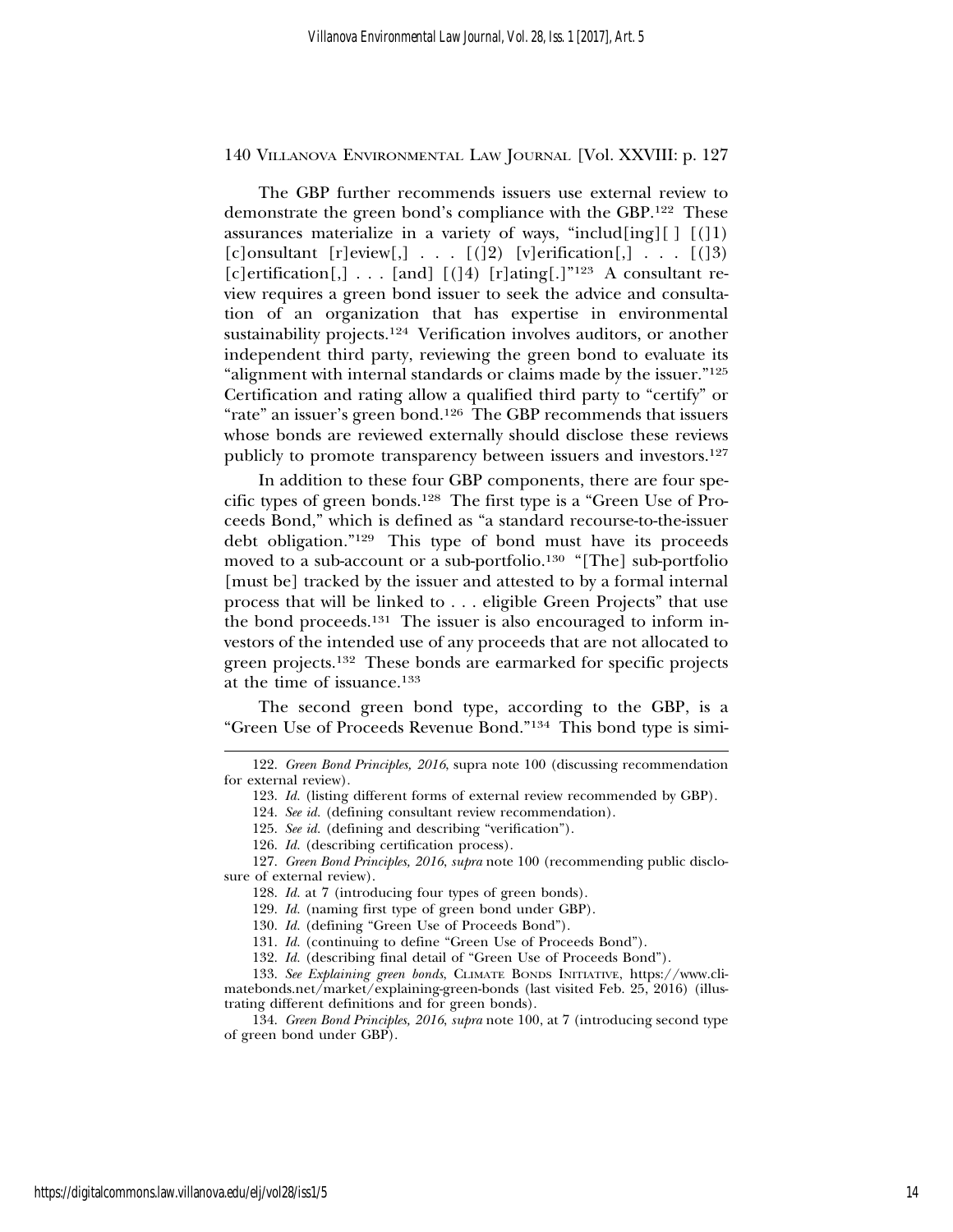lar to the "Green Use of Proceeds Bond."135 The primary difference is that this second bond type is a "non-recourse-to-the-issuer debt obligation."136 This means "the credit exposure in the bond is to the pledged cash flows of the revenue streams, fees, [and] taxes."137 The proceeds of the bonds go directly toward "related or unrelated Green Projects."138 These bonds are also earmarked for green projects at the time of issuance.139

The third green bond type is a "Green Use of Proceeds Project Bond."140 This bond's proceeds are applied directly to either a single project or several different projects.141 According to the GBP, the major difference between this bond type and the other three bonds types is that "the investor has direct exposure to the risk of the project(s) with or without potential recourse to the issuer." $142$ 

The fourth and final type of bond pursuant to GBP is a "Green Use of Proceeds Securitized Bond."143 This bond type is "collateralized by one or more specific Green Projects."144 Collateralization typically takes the form of a covered bond, an asset-backed security, or a mortgage-backed security.145 The repayment source of the bond is generally the cash flows from the asset.<sup>146</sup> The GBP also

141. *Id.* (defining "Green Use of Proceeds Project Bond").

142. *Id.* (describing difference between "Green Use of Proceeds Project Bond" and other green bond types).

143. *Id.* (introducing fourth green bond type under GBP).

144. *Id.* (defining "Green Securitized Bond").

146. *Green Bond Principles, 2016*, *supra* note 100, at 7 (defining "Green Use of Proceeds Securitized Bond").

<sup>135.</sup> *See id.* (defining "Green Use of Proceeds Revenue Bond").

<sup>136.</sup> *See id.* (continuing definition of "Green Use of Proceeds Revenue Bond").

<sup>137.</sup> *Id.* (describing "Green Use of Proceeds Revenue Bond").

<sup>138.</sup> *Id.* (explaining where proceeds of "Green Use of Proceeds Revenue Bond" are distributed).

<sup>139.</sup> *See Explaining green bonds*, *supra* note 133 (detailing use of proceeds for green revenue bonds).

<sup>140.</sup> *Green Bond Principles, 2016*, *supra* note 100, at 7 (introducing third green bond type under GBP).

<sup>145.</sup> *See Green Bond Principles, 2016*, supra note 100, at 7 (defining "Green Use of Proceeds Securitized Bond"). A covered bond is a "security created from the public sector loans or mortgage loans where the security is backed by a separate group of loans. *Covered Bond*, INVESTOPEDIA, http://www.investopedia.com/terms/ c/coveredbond.asp (last visited July 31, 2016) (defining covered bond). Assetbacked securities and mortgage-backed securities are similar financial instruments, with the former backed by assets such as loans or credit card debt, and the latter backed by a mortgage or collection of mortgages. *See Asset-Backed Security – ABS*, INVESTOPEDIA, http://www.investopedia.com/terms/a/asset-backedsecurity.asp (last visited July 31, 2016) (defining asset-backed security).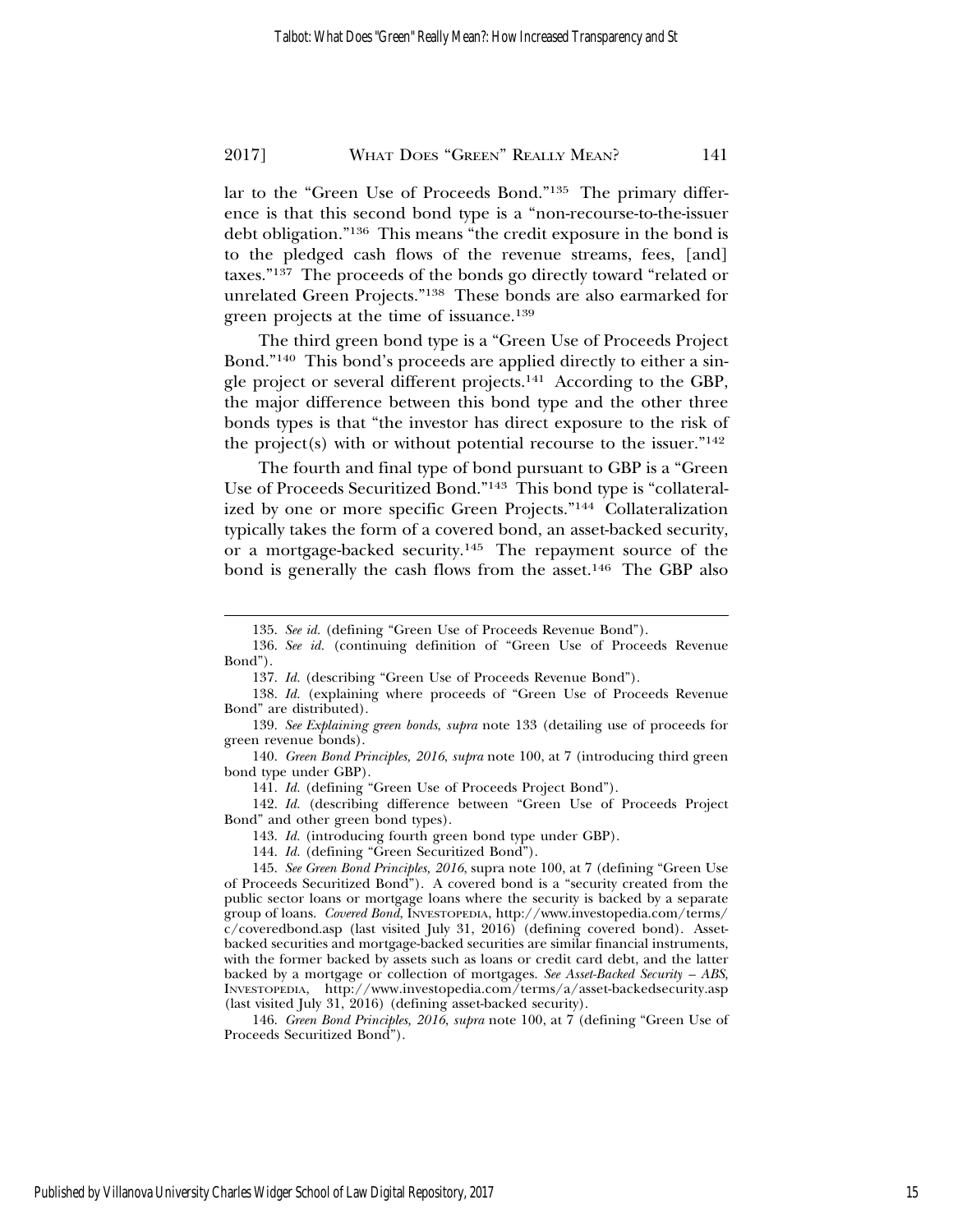notes that additional bond types may emerge as the market develops.147

The GBP are not the only set of voluntary standards aimed at green bond transparency and regulation.<sup>148</sup> The primary alternative to the GBP is the Climate Bonds Standard and Certification Scheme (CBSCS).<sup>149</sup> The Climate Bonds Initiative, an "investor-focused not-for-profit organization," promoting the growth of the green bond market, established the CBSCS as a framework for the green bond market.150 The Climate Bonds Initiative produced this certification scheme because the organization considers "[c]onfidence in the climate objectives and the use of funds intended to address climate change" as fundamental to the credibility of a green bond.151 The organization emphasizes that "[t]rust in the green label and transparency to the underlying assets are essential" factors in order to have the green bond market reach its maximum potential.<sup>152</sup> CBSCS targets corporate issuers specifically, but is also available to any issuer for use.153

CBSCS is similar to GBP in that it embodies the similar fundamental principles of environmental sustainability.154 CBSCS, however, has a narrower scope than that of the GBP.155 The GBP can be applied to any green bond and maintains broader requirements, whereas CBSCS is directed only at green bonds with a focus on lowcarbon and other climate-focused projects.156 The requirements of CBSCS and GBP are similar, but the CBSCS requires an additional "[c]ertification by an independent Climate Bonds Standards Board."157

<sup>147.</sup> *Id.* (noting additional types of green bonds may be added to GBP).

<sup>148.</sup> *See* Minas, *supra* note 82 (discussing competing green bond regulation standards).

<sup>149.</sup> *See id.* (introducing and explaining Climate Bonds Standards).

<sup>150.</sup> *See Climate Bonds Standard*, CLIMATE BONDS INITIATIVE 1, http://www.climatebonds.net/files/files/Climate%20Bonds%20Standard%20v2\_0%20-%202Dec 2015%20(1).pdf (last visited Feb. 24, 2016) (defining "Climate Bonds Initiative").

<sup>151.</sup> *See id*. at 3 (stating purpose behind climate bonds standards and certification scheme).

<sup>152.</sup> *Id.* (describing reasons for creating climate bonds standards and certification scheme).

<sup>153.</sup> *See id.* (describing target group for Certification Scheme).

<sup>154.</sup> *See Supporting Standards*, CLIMATE BONDS INITIATIVE https://www.climatebonds.net/policy/policy-areas/market-integrity (last visited July 31, 2016) (discussing both Climate Bonds Standards and Green Bond Principles).

<sup>155.</sup> *See id.* (providing descriptions of both Certification Scheme and Green Bond Principles).

<sup>156.</sup> *See Climate Bonds Standard*, *supra* note 150, at 9-10 (comparing Certification Scheme with Green Bond Principles).

<sup>157.</sup> *Id.* at 3 (describing step by step requirements for Certification Scheme).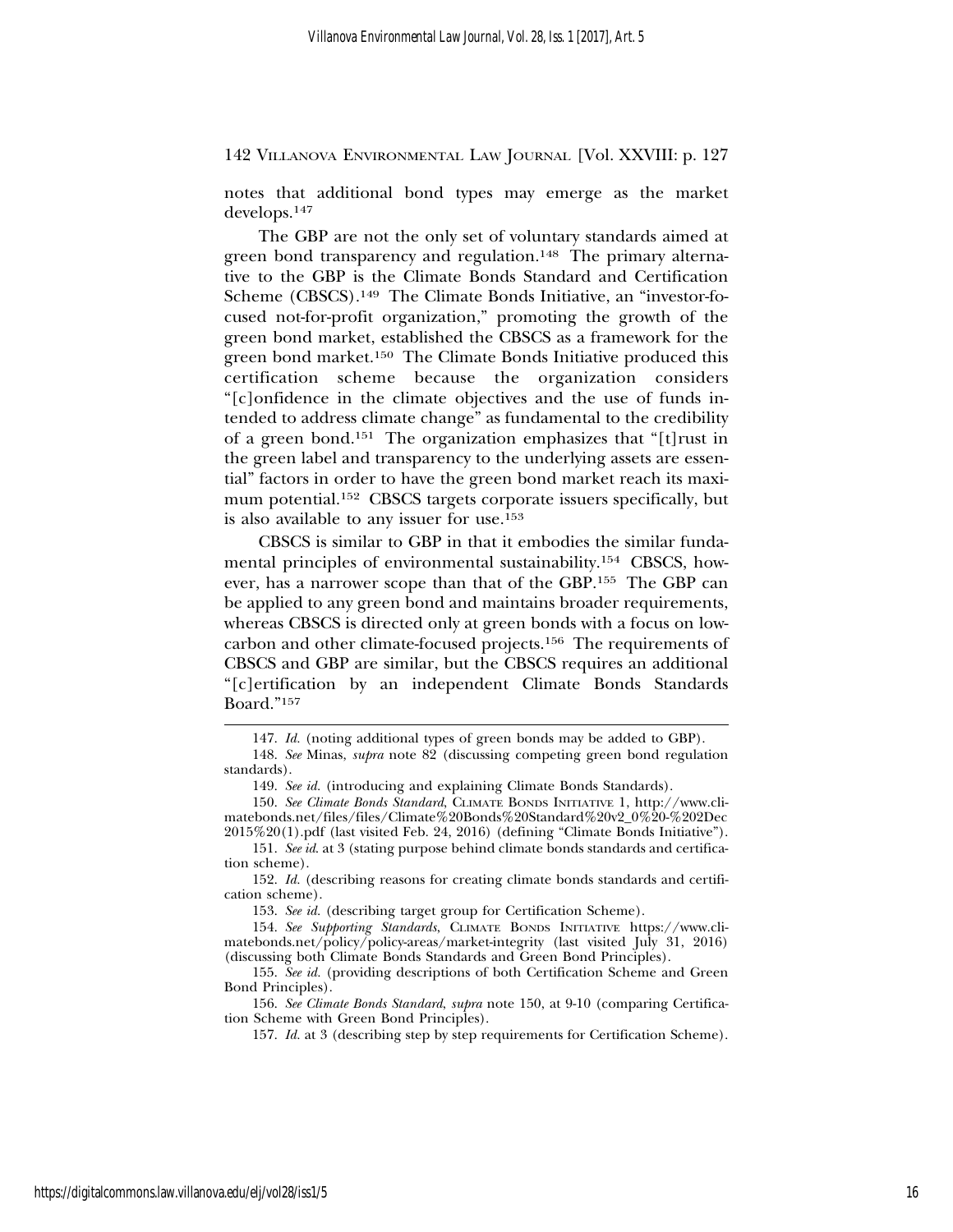The Climate Bonds Standards Board (Board) consists of three sub-groups: the Climate Science Reference Group, the Technical Working Group, and the Industry Working Group.158 The Climate Science Reference Group advises issuers and the Board on the scope of low-carbon economy and eligible types of projects.159 The Climate Science Reference Group also recommends the next subgroup, the Technical Working Group.160 The Technical Working Group develops eligibility criteria for different investment areas, such as low-carbon transport, low-carbon buildings, water, and agriculture projects.161 The third sub-group is the Industry Working Group.162 This group reviews the practicality of proposed eligibility criteria, as well as various aspects of the operation of the certification.163 The Board oversees the implementation of work performed in the development of standards and supervises these three working sub-groups.164

CBSCS also outlines several different sector-specific standards.165 The current version of CBSCS covers projects pertaining to wind energy, solar energy, geothermal energy, low carbon buildings, and bus rapid transit systems.166 CBSCS also details more sector-specific standards, including low-carbon transport, bioenergy, and water.167 Each of these sector-specific standards lists different technical and scientific criteria that issuers must meet in order to get their climate bonds certified.168

#### V. LOOKING TOWARD THE FUTURE OF GREEN BOND REGULATION

While the GBP and the CBSCS are the most definitive guidelines seeking to define "green," both systems are flawed.169 The pri-

<sup>158.</sup> *Id.* at 7 (illustrating structure of Climate Standards Board).

<sup>159.</sup> *Id.* at 6 (defining role of Climate Science Reference Group).

<sup>160.</sup> *Id.* (defining secondary role of Climate Science Reference Group).

<sup>161.</sup> *Climate Bonds Standard*, *supra* note 150, at 6 (highlighting role of Techni-

cal Working Groups).

<sup>162.</sup> *Id.* (introducing third sub-group of Climate Standards Board).

<sup>163.</sup> *Id.* (defining role of Industry Working Group).

<sup>164.</sup> *Id.* (describing work overseen by Climate Standards Board).

<sup>165.</sup> *See id.* at 7 (setting forth Board's role in establishing sector-specific standards available to green bond issuers).

<sup>166.</sup> *Climate Bonds Standard*, *supra* note 150, at 7 (describing sector-specific standards currently available to green bond issuers). All references to CBSCS in this Comment refer to CBSCS version 2.0. *See id.*

<sup>167.</sup> *Id.* (listing different sector-specific standards that may become available to green bond issuers).

<sup>168.</sup> *Id.* (explaining role of sector-specific standards).

<sup>169.</sup> *See* Luke Spajic, *Green Bonds: The Growing Market for Environment-Focused Investment*, PIMCO (Sept. 2015), http://europe.pimco.com/EN/Insights/Pages/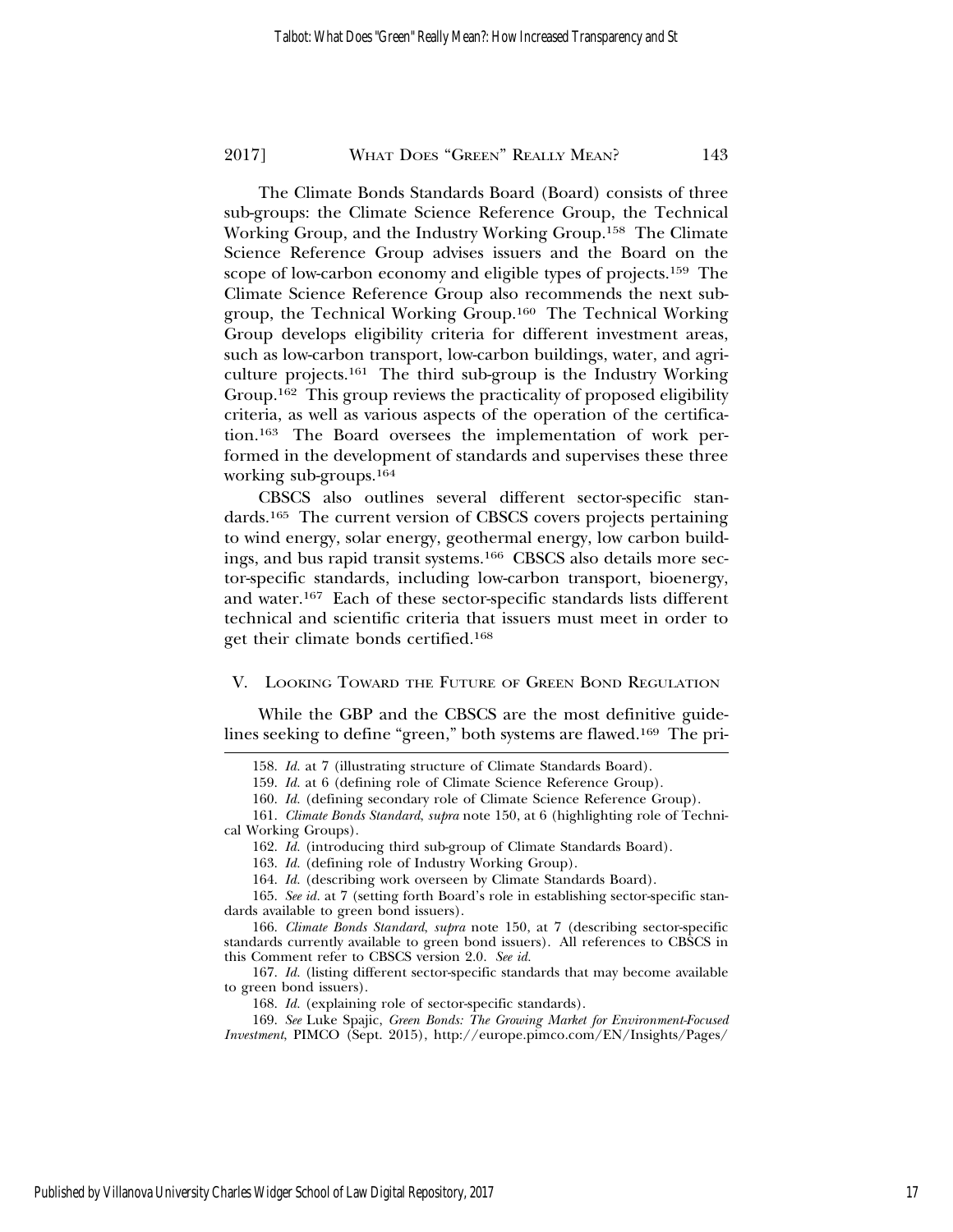mary issue with both sets of guidelines is that cooperation with either is voluntary.170 No organization enforces these guidelines, and there are no legal repercussions against a deviating issuer.171 It is difficult to negotiate a universal agreement on principles that should govern green bonds.172 The current trend demonstrates that market observers believe that the green bond market is not yet ready for product standardization.173 These observers believe it is time for a standard approach to green bond transparency.<sup>174</sup>

It is important for issuers and regulators to find a balance when ensuring transparency.<sup>175</sup> If the standards regulating the green bond market are too stringent, it could prove to be too costly to issuers and thus result in slow market growth.176 Still, it is imperative to ensure transparency to allow the market to expand its investor-base through increased confidence.177 If even one private green bond issuer deliberately misleads investors, the entire market could lose credibility.178 The GBP and the CBSCS will continue to evolve with time.179 Investors currently face a challenge when attempting to assess the "green credentials" of a green bond.180

With more standardization and regulation, the green bond market can further grow and become more liquid, thus becoming a more widely recognized and credible financial instrument.181 Soon, the green bond market will outgrow self-regulation.<sup>182</sup> It is unlikely the world will have achieved the climate change goal of

171. *See id.* (acknowledging lack of enforcement for GBP).

Green-Bonds-The-Growing-Market-for-Environment-Focused-Investment.aspx (outlining and discussing issues stemming from GBP).

<sup>170.</sup> *See id.* (stressing voluntary framework as biggest flaw for GBP).

<sup>172.</sup> *See id.* (explaining difficulties in unifying green bond issuers under one set of principles).

<sup>173.</sup> *See Green bonds – how to unlock their full potential?*, *supra* note 8, at 2 (discussing current state of green bond regulation and standardization).

<sup>174.</sup> *See id.* (suggesting market observers believe it is time to standardize approaches to green bond transparency).

<sup>175.</sup> *See Transparency the key for burgeoning Green bond market*, REUTERS (Mar. 30, 2015), http://www.reuters.com/article/green-bonds-idUSL6N0WW16120150330 (discussing line between too much and too little regulation).

<sup>176.</sup> *See id.* (advising against stringent standards).

<sup>177.</sup> *See id.* (emphasizing importance of transparency in green bond market).

<sup>178.</sup> *See id.* (providing example of event that would severely harm green bond market).

<sup>179.</sup> *See Green bonds – how to unlock their full potential?*, *supra* note 8, at 2 (discussing evolving state of GBP).

<sup>180.</sup> *See id.* at 1 (demonstrating difficulty of investors to properly assess green credentials of green bonds).

<sup>181.</sup> *See id.* (illustrating how standardization may allow green bonds to become more "mainstream").

<sup>182.</sup> *See id.* (discussing looming future for green bonds).